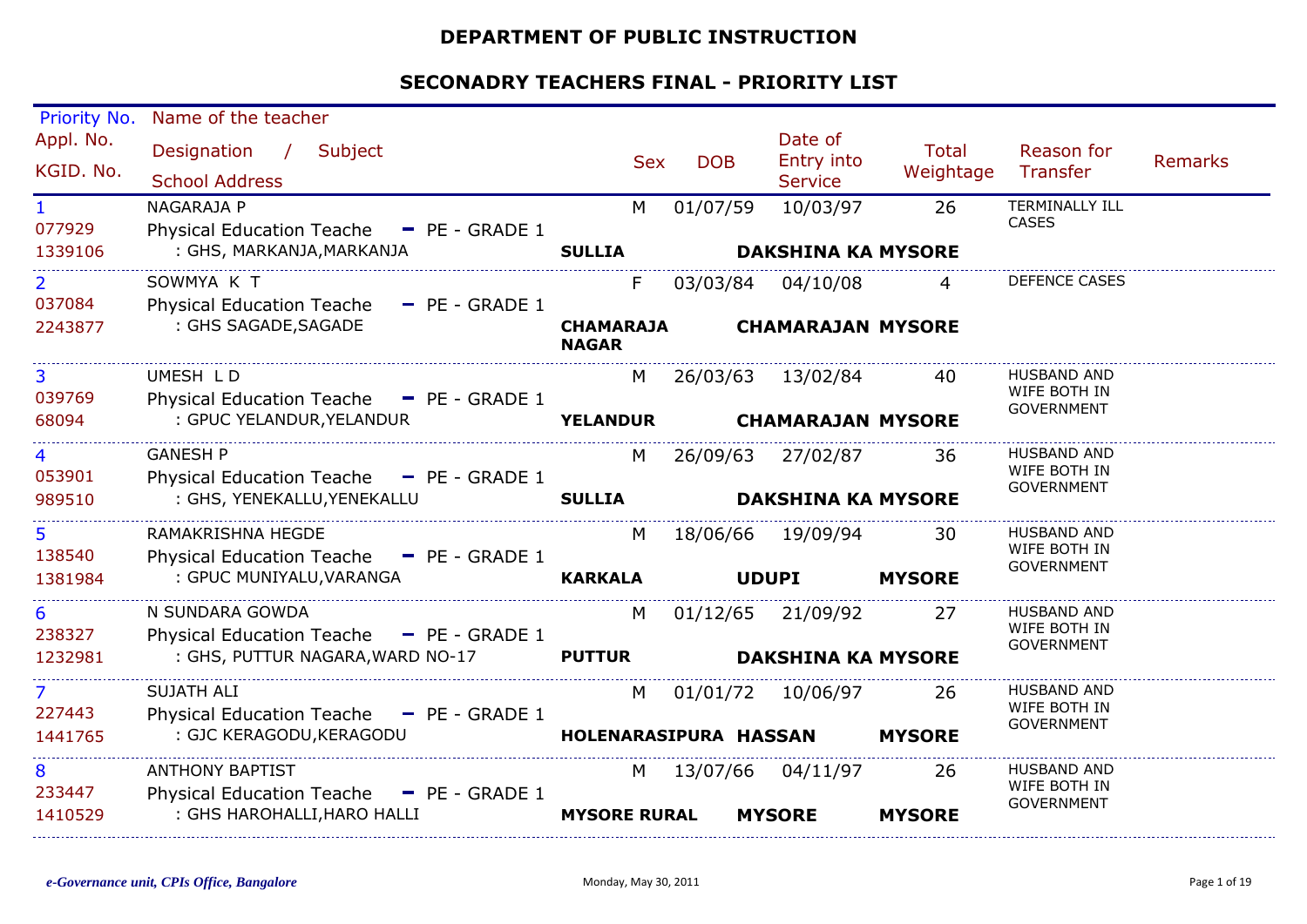| Priority No.            | Name of the teacher                                                                                                           |                           |                                                       |                           |                                                         |         |
|-------------------------|-------------------------------------------------------------------------------------------------------------------------------|---------------------------|-------------------------------------------------------|---------------------------|---------------------------------------------------------|---------|
| Appl. No.<br>KGID. No.  | Designation /<br>Subject<br><b>School Address</b>                                                                             | <b>Sex</b>                | Date of<br>Entry into<br><b>DOB</b><br><b>Service</b> | <b>Total</b><br>Weightage | Reason for<br>Transfer                                  | Remarks |
| 9<br>029360<br>1410250  | SIDDARAJU D B<br>Physical Education Teache - PE - GRADE 1<br>: GJC TAGGAHALLY, THAGGA HALLY                                   | M<br><b>MANDYA SOUTH</b>  | 13/04/98<br>01/06/66<br><b>MANDYA</b>                 | 26<br><b>MYSORE</b>       | <b>HUSBAND AND</b><br>WIFE BOTH IN<br><b>GOVERNMENT</b> |         |
| 10<br>237174<br>1244004 | K L CHAKRAPANI<br>Physical Education Teache - PE - GRADE 1<br>: GPUC HAGARE, HAGARE                                           | M<br><b>BELUR</b>         | 17/05/67<br>08/03/93<br><b>HASSAN</b>                 | 22<br><b>MYSORE</b>       | <b>HUSBAND AND</b><br>WIFE BOTH IN<br><b>GOVERNMENT</b> |         |
| 11<br>082344<br>1442342 | MANJA H T<br>Physical Education Teache - PE - GRADE 1<br>: GHS CHUNCHANAKATTE, CHUNCHANA KATTE K.R.NAGARA                     | M                         | 01/08/67 29/10/97<br><b>MYSORE</b>                    | 22<br><b>MYSORE</b>       | <b>HUSBAND AND</b><br>WIFE BOTH IN<br><b>GOVERNMENT</b> |         |
| 12<br>051006<br>1658489 | <b>VISHWANATHA</b><br>Physical Education Teache - PE - GRADE 1<br>: GPUC SHIRLAL, SHIRLAL                                     | M<br><b>KARKALA</b>       | 23/06/72 04/06/99<br><b>UDUPI</b>                     | 22<br><b>MYSORE</b>       | HUSBAND AND<br>WIFE BOTH IN<br><b>GOVERNMENT</b>        |         |
| 13<br>124114<br>1661176 | N BHARATHI<br>Physical Education Teache - PE - GRADE 1<br>: GHS BEERIHUNDI, BEERI HUNDI                                       | F.<br><b>MYSORE RURAL</b> | 01/07/68 13/06/97<br><b>MYSORE</b>                    | 21.5<br><b>MYSORE</b>     | <b>HUSBAND AND</b><br>WIFE BOTH IN<br><b>GOVERNMENT</b> |         |
| 14<br>026882<br>1424597 | AZMATHULLA BEIG H N<br>Physical Education Teache - PE - GRADE 1<br>: GHS DEVALAPURA, DEVALAPURA                               | <b>MYSORE RURAL</b>       | M 13/04/72 16/06/97<br><b>MYSORE</b>                  | 21.5<br><b>MYSORE</b>     | <b>HUSBAND AND</b><br>WIFE BOTH IN<br><b>GOVERNMENT</b> |         |
| 15<br>110467<br>1389122 | MORABAD G M<br><b>Physical Education Teache</b><br>$P = P = GRADE 1$<br>: MORARJI RESIDENTIAL<br>SCHOOL, BEEKANAHALLI (RURAL) | M<br><b>CHIKMAGALUR</b>   | 01/06/68 15/03/97<br><b>CHIKKAMANG MYSORE</b>         | 21                        | <b>HUSBAND AND</b><br>WIFE BOTH IN<br><b>GOVERNMENT</b> |         |
| 16<br>086734<br>1433495 | SAHADEVA E<br>Physical Education Teache<br>$=$ PE - GRADE 1<br>: GPUC, KABAKA, KABAKA                                         | M<br><b>PUTTUR</b>        | 05/03/65 11/11/97<br><b>DAKSHINA KA MYSORE</b>        | 20.5                      | <b>HUSBAND AND</b><br>WIFE BOTH IN<br><b>GOVERNMENT</b> |         |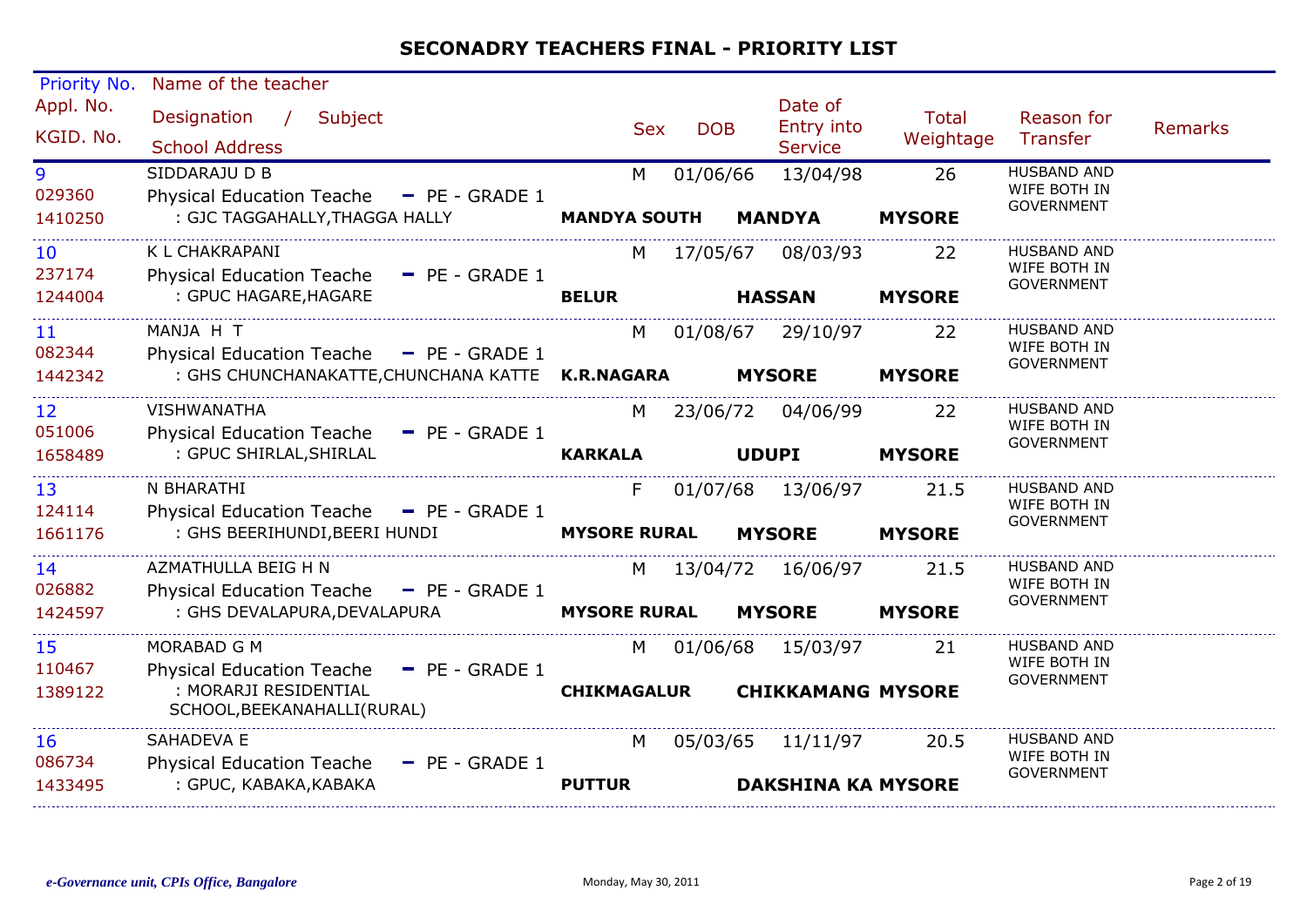| Priority No.                         | Name of the teacher                                                                                                |                                        |                                                  |                           |                                                         |  |
|--------------------------------------|--------------------------------------------------------------------------------------------------------------------|----------------------------------------|--------------------------------------------------|---------------------------|---------------------------------------------------------|--|
| Appl. No.<br>KGID. No.               | Designation /<br>Subject<br><b>School Address</b>                                                                  | <b>DOB</b><br><b>Sex</b>               | Date of<br>Entry into<br><b>Service</b>          | <b>Total</b><br>Weightage | Reason for<br><b>Remarks</b><br>Transfer                |  |
| 17 <sup>2</sup><br>237075<br>1526879 | MURTHY NAIK K M<br>Physical Education Teache - PE - GRADE 1<br>: GHS SANTHEKASALAGERE, SANTHE<br><b>KASALAGERE</b> | 20/07/67<br>M<br><b>MANDYA SOUTH</b>   | 02/05/98<br><b>MANDYA</b>                        | 16.5<br><b>MYSORE</b>     | <b>HUSBAND AND</b><br>WIFE BOTH IN<br><b>GOVERNMENT</b> |  |
| 18<br>055286<br>1896504              | <b>RAMACHANDRA S R</b><br>Physical Education Teache - PE - GRADE 1<br>: GHS ANKANAHALLI, ANKANHALLI                | 20/07/76<br><b>K.R.NAGARA</b>          | 08/01/04<br><b>MYSORE</b>                        | 14<br><b>MYSORE</b>       | <b>HUSBAND AND</b><br>WIFE BOTH IN<br><b>GOVERNMENT</b> |  |
| 19<br>088108<br>1938876              | A RANJITH KUMAR SHETTY<br>Physical Education Teache - PE - GRADE 1<br>: GHS, ADYAPADI, KANDAVARA                   | <b>MANGALORE</b><br><b>TALUK</b>       | M 10/09/78 10/01/04<br><b>DAKSHINA KA MYSORE</b> | 14                        | <b>HUSBAND AND</b><br>WIFE BOTH IN<br><b>GOVERNMENT</b> |  |
| 20<br>043651<br>1884556              | K S RAGHUPATHY<br>Physical Education Teache - PE - GRADE 1<br>: GCHS MUTTEGERE, MUTHEGERE                          | M<br><b>MANDYA NORTH</b>               | 01/10/74 12/01/04<br><b>MANDYA</b>               | 14<br><b>MYSORE</b>       | <b>HUSBAND AND</b><br>WIFE BOTH IN<br><b>GOVERNMENT</b> |  |
| 21<br>054709<br>1972915              | SREENIVASA B S<br>Physical Education Teache - PE - GRADE 1<br>: GHS HANDARANGI, HANDRANGI                          | <b>ARAKALAGUDU</b>                     | M 20/05/79 12/01/04<br><b>HASSAN</b>             | 14<br><b>MYSORE</b>       | <b>HUSBAND AND</b><br>WIFE BOTH IN<br><b>GOVERNMENT</b> |  |
| 22<br>068079<br>1973869              | <b>PRADEEP KUMAR</b><br>Physical Education Teache - PE - GRADE 1<br>: GJC JODIGUBBI, JODIGUBBI                     | 20/04/79<br>M<br>HOLENARASIPURA HASSAN | 13/02/04                                         | 14<br><b>MYSORE</b>       | <b>HUSBAND AND</b><br>WIFE BOTH IN<br><b>GOVERNMENT</b> |  |
| 23<br>127745<br>1972594              | PRABHAKAR LAXMAN NAIK<br>Physical Education Teache - PE - GRADE 1<br>: GHS HONGADAHALLA, HONGADAHALLA              | M<br>SAKALESHAPURA HASSAN              | 18/07/77 17/02/04                                | 14<br><b>MYSORE</b>       | <b>HUSBAND AND</b><br>WIFE BOTH IN<br><b>GOVERNMENT</b> |  |
| 24<br>155694<br>1907941              | MANJUNATHA<br>Physical Education Teache $-$ PE - GRADE 1<br>: GPUC KOKKARNE, PEJAMANGOOR                           | 15/07/79<br>M<br><b>BRAHAMAVARA</b>    | 08/01/04<br><b>UDUPI</b>                         | 12<br><b>MYSORE</b>       | <b>HUSBAND AND</b><br>WIFE BOTH IN<br><b>GOVERNMENT</b> |  |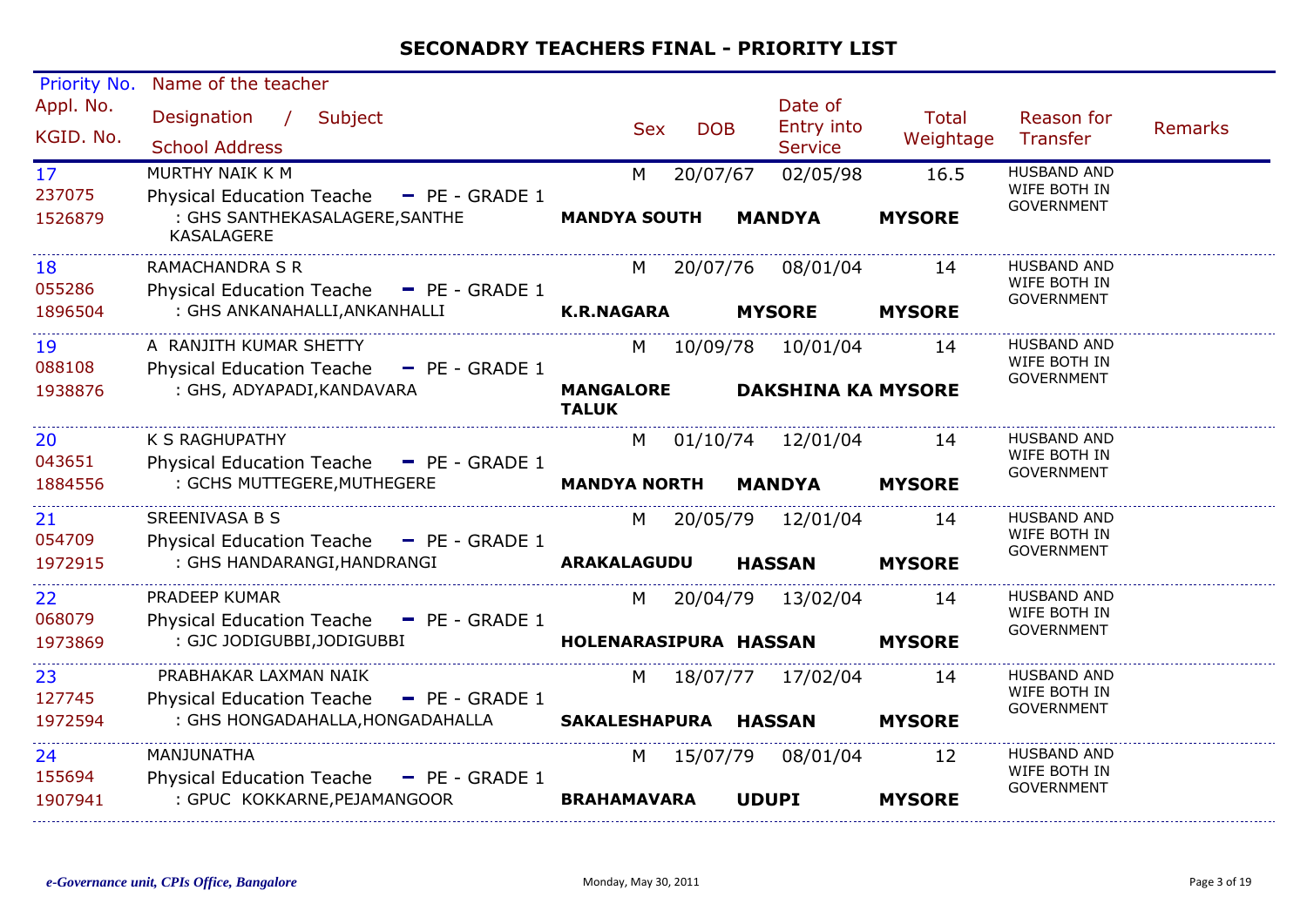| Priority No.                         | Name of the teacher                                                                                 |                                        |            |                                                |                     |                                                         |                |
|--------------------------------------|-----------------------------------------------------------------------------------------------------|----------------------------------------|------------|------------------------------------------------|---------------------|---------------------------------------------------------|----------------|
| Appl. No.<br>KGID. No.               | Designation / Subject<br><b>School Address</b>                                                      | <b>Sex</b>                             | <b>DOB</b> | Date of<br>Entry into<br><b>Service</b>        | Total<br>Weightage  | Reason for<br>Transfer                                  | <b>Remarks</b> |
| 25 <sub>2</sub><br>067109<br>1343958 | SHASHIDHARA M K<br>Physical Education Teache - PE - GRADE 1<br>: GHS CHIKKAKADALURU, CHIKKAKADALURU | M<br><b>HASSAN</b>                     | 22/07/72   | 12/11/05<br><b>HASSAN</b>                      | 10<br><b>MYSORE</b> | <b>HUSBAND AND</b><br>WIFE BOTH IN<br><b>GOVERNMENT</b> |                |
| 26<br>021105<br>1923631              | <b>GEETHA</b><br>Physical Education Teache - PE - GRADE 1<br>: GPUC CHANDAKAVADI, CHANDAKAVADI      | F.<br><b>CHAMARAJA</b><br><b>NAGAR</b> |            | 22/08/82 18/01/06<br><b>CHAMARAJAN MYSORE</b>  | 10                  | <b>HUSBAND AND</b><br>WIFE BOTH IN<br><b>GOVERNMENT</b> |                |
| 27 <sub>2</sub><br>089204<br>1993386 | SHANKARA<br>Physical Education Teache - PE - GRADE 1<br>: GHS MADENAHALLY, MADENA HALLY             | M<br><b>MADDUR</b>                     |            | 11/05/82  04/03/06<br><b>MANDYA</b>            | 10<br><b>MYSORE</b> | <b>HUSBAND AND</b><br>WIFE BOTH IN<br><b>GOVERNMENT</b> |                |
| 28<br>056550<br>1976160              | SUBRAMANYA H V<br>Physical Education Teache - PE- GRADE 2<br>: GJC HANBALU, HANBALU                 | M<br>SAKALESHAPURA HASSAN              |            | 22/06/61 19/04/07                              | 8<br><b>MYSORE</b>  | HUSBAND AND<br>WIFE BOTH IN<br><b>GOVERNMENT</b>        |                |
| 29<br>089823<br>1662241              | C H THIMMARAYAPPA<br>Physical Education Teache - PE - GRADE 1<br>: GHS HANDITHAVALLI,HANDITHAVALLI  | M<br><b>PERIYA PATNA</b>               |            | 02/01/72 05/08/98<br><b>MYSORE</b>             | 6<br><b>MYSORE</b>  | <b>HUSBAND AND</b><br>WIFE BOTH IN<br>GOVERNMENT        |                |
| 30<br>081909<br>1259785              | PARVATHAMMA<br>Physical Education Teache - PE- GRADE 2<br>: GGHS K R PET, K.R. PET WARD -21         | F.<br>KRISHNARAJA PET MANDYA           |            | 10/12/67 25/07/94                              | <b>MYSORE</b>       | <b>HUSBAND AND</b><br>WIFE BOTH IN<br><b>GOVERNMENT</b> |                |
| 31<br>132070<br>2420017              | <b>BALASUBRAMANYA S T</b><br>Physical Education Teache - PE - GRADE 1<br>: GHS K.BELLUR, K. BELLUR  | M<br><b>MADDUR</b>                     |            | 20/08/78 06/10/08<br><b>MANDYA</b>             | 4<br><b>MYSORE</b>  | HUSBAND AND<br>WIFE BOTH IN<br><b>GOVERNMENT</b>        |                |
| 32<br>220808<br>1383903              | JAYARAM GOWDA G<br>Physical Education Teache - PE- GRADE 2<br>: GHS, DOLPADY, DHOLPADY              | M<br><b>PUTTUR</b>                     |            | 22/04/63 08/08/94<br><b>DAKSHINA KA MYSORE</b> | 2                   | HUSBAND AND<br>WIFE BOTH IN<br><b>GOVERNMENT</b>        |                |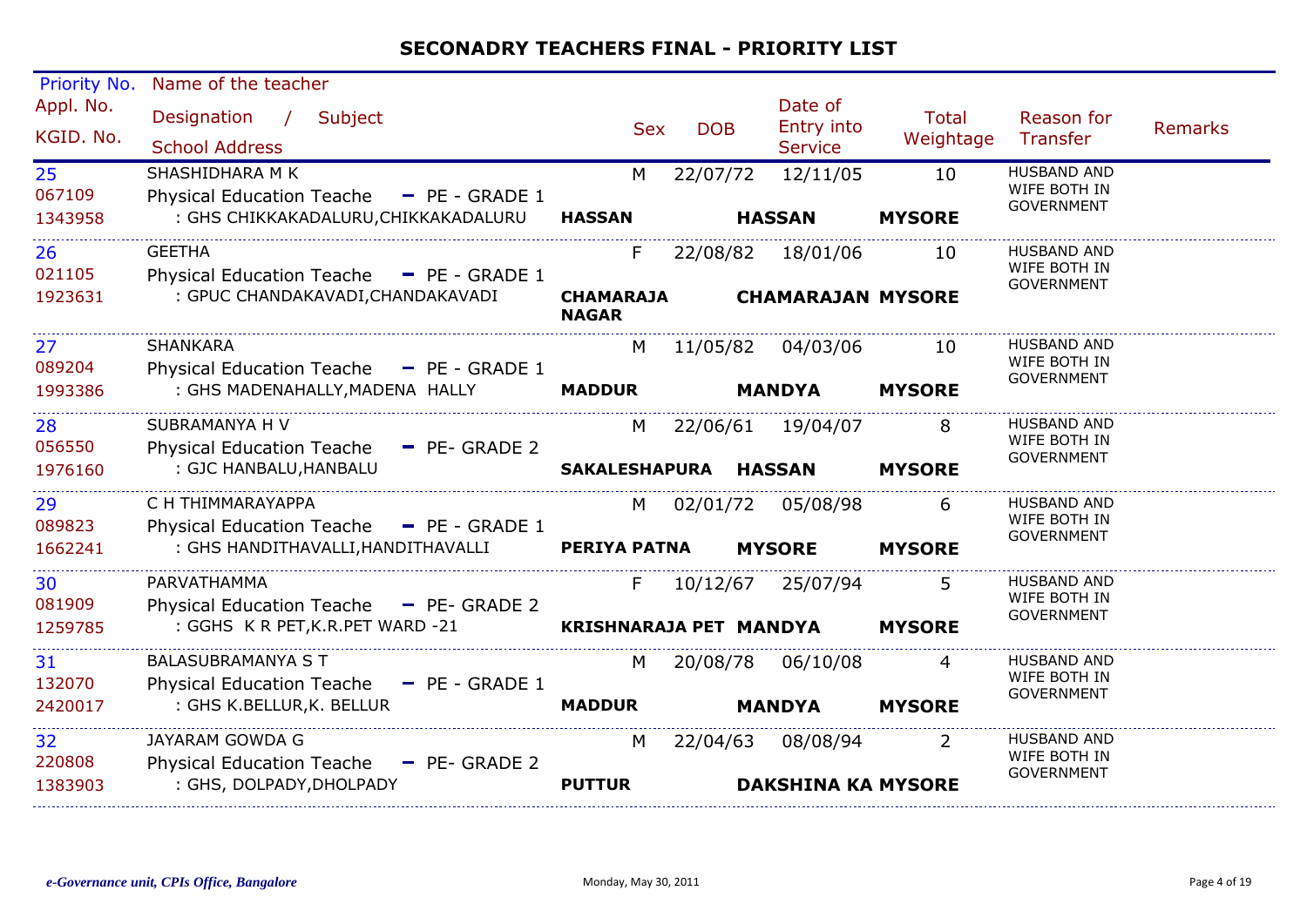| Priority No.           | Name of the teacher                                                      |                  |            |                                         |                           |                                                         |                |
|------------------------|--------------------------------------------------------------------------|------------------|------------|-----------------------------------------|---------------------------|---------------------------------------------------------|----------------|
| Appl. No.<br>KGID. No. | Designation /<br>Subject<br><b>School Address</b>                        | <b>Sex</b>       | <b>DOB</b> | Date of<br>Entry into<br><b>Service</b> | <b>Total</b><br>Weightage | Reason for<br>Transfer                                  | <b>Remarks</b> |
| 33<br>228818           | A B DODDAPPA<br>Physical Education Teache - PE - GRADE 1                 | M                | 05/08/67   | 06/10/10                                | $\Omega$                  | <b>HUSBAND AND</b><br>WIFE BOTH IN<br><b>GOVERNMENT</b> |                |
| 1078405                | : GHS GOWDAHALLI, GOWDAHALLI                                             | <b>MOODIGERE</b> |            | <b>CHIKKAMANG MYSORE</b>                |                           |                                                         |                |
| 34<br>127771           | <b>MAMATHA D</b><br><b>Physical Education Teache</b><br>$-$ PE - GRADE 1 | F                | 22/01/73   | 28/07/94                                | 30                        | <b>HUSBAND OR</b><br>WIFE IN                            |                |
| 1337997                | : GOV JUNIOR COLLEGE<br>PONNAMPET, HALLIGATTU                            | <b>VIRAJPET</b>  |            | <b>KODAGU</b>                           | <b>MYSORE</b>             | <b>GOVERNMENT</b>                                       |                |
| 35<br>213030           | JAGANNATHA RAI K<br><b>Physical Education Teache</b><br>$-$ PE - GRADE 1 | M                |            | 01/06/57 09/07/85                       | 26                        | <b>HUSBAND OR</b><br>WIFE IN                            |                |
| 732957                 | : GPUC, KEYYUR, KEYYUR                                                   | <b>PUTTUR</b>    |            | <b>DAKSHINA KA MYSORE</b>               |                           | <b>GOVERNMENT</b>                                       |                |
| 36<br>124923           | <b>SHEKARA</b><br><b>Physical Education Teache</b><br>$-$ PE - GRADE 1   | M                |            | 28/08/72 27/03/97                       | 26                        | <b>HUSBAND OR</b><br>WIFE IN                            |                |
| 1432282                | : GHS KEDURU, KEDOOR                                                     | <b>KUNDAPURA</b> |            | <b>UDUPI</b>                            | <b>MYSORE</b>             | <b>GOVERNMENT</b>                                       |                |
| 37<br>155659           | <b>MAHENDARAPPA B</b><br>Physical Education Teache - PE - GRADE 1        | M                |            | 20/07/64 08/01/98                       | 26                        | <b>HUSBAND OR</b><br>WIFE IN                            |                |
| 1442819                | : GHS TALALUTORE, TALALUTORE                                             | <b>ARASIKERE</b> |            | <b>HASSAN</b>                           | <b>MYSORE</b>             | <b>GOVERNMENT</b>                                       |                |
| 38<br>089704           | SHAILAJA D R<br>Physical Education Teache - PE - GRADE 1                 | F.               |            | 22/07/71 17/12/96                       | 22.5                      | <b>HUSBAND OR</b><br>WIFE IN                            |                |
| 1423857                | : GHS HOMMARAGALLI, HOMMARAGALLI                                         | <b>H.D.KOTE</b>  |            | <b>MYSORE</b>                           | <b>MYSORE</b>             | <b>GOVERNMENT</b>                                       |                |
| 39<br>211423           | <b>D S SUNITHA</b><br>Physical Education Teache - PE - GRADE 1           | F.               | 16/09/68   | 04/06/99                                | 22                        | <b>HUSBAND OR</b><br>WIFE IN                            |                |
| 1388461                | : GJC, CHINNIGA, JANNAPURA                                               | <b>MOODIGERE</b> |            | <b>CHIKKAMANG MYSORE</b>                |                           | <b>GOVERNMENT</b>                                       |                |
| 40<br>059809           | <b>LINGARAJU S</b><br>Physical Education Teache - PE - GRADE 1           | M                | 10/05/68   | 09/06/97                                | 21                        | <b>HUSBAND OR</b><br>WIFE IN                            |                |
| 1424858                | : GJC GIRLS BANNUR WARD-9, BANNUR WARD- T.N.PURA<br>9                    |                  |            | <b>MYSORE</b>                           | <b>MYSORE</b>             | <b>GOVERNMENT</b>                                       |                |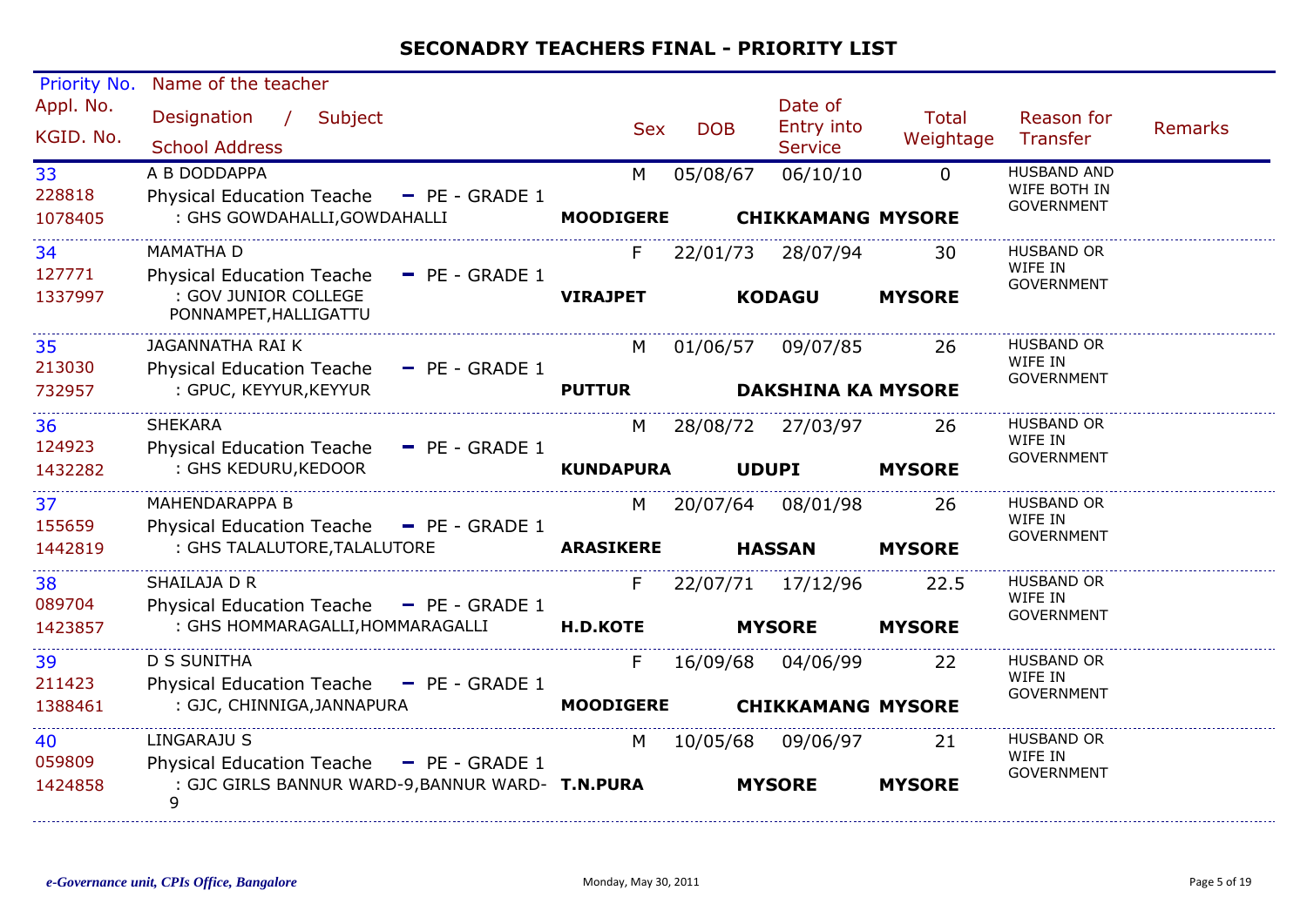| <b>Priority No.</b>     | Name of the teacher                                                                                                        |                                  |            |                                         |                    |                                                   |                |
|-------------------------|----------------------------------------------------------------------------------------------------------------------------|----------------------------------|------------|-----------------------------------------|--------------------|---------------------------------------------------|----------------|
| Appl. No.<br>KGID. No.  | Designation /<br>Subject<br><b>School Address</b>                                                                          | <b>Sex</b>                       | <b>DOB</b> | Date of<br>Entry into<br><b>Service</b> | Total<br>Weightage | Reason for<br>Transfer                            | <b>Remarks</b> |
| 41<br>166367<br>1922682 | CHANDU V G<br><b>Physical Education Teache</b><br>$-$ PE - GRADE 1<br>: GPUC HARAVE, HARAVE                                | F.<br><b>CHAMARAJA</b>           | 01/09/78   | 08/01/04<br><b>CHAMARAJAN MYSORE</b>    | 14                 | <b>HUSBAND OR</b><br>WIFE IN<br><b>GOVERNMENT</b> |                |
|                         |                                                                                                                            | <b>NAGAR</b>                     |            |                                         |                    |                                                   |                |
| 42<br>068925            | <b>SUMATHY H D</b><br>Physical Education Teache - PE - GRADE 1                                                             | F.                               |            | 11/05/77 12/01/04                       | 14                 | <b>HUSBAND OR</b><br>WIFE IN<br><b>GOVERNMENT</b> |                |
| 1972790                 | : GHS UCHANGI, UCHANGI                                                                                                     | SAKALESHAPURA HASSAN             |            |                                         | <b>MYSORE</b>      |                                                   |                |
| 43<br>148724            | <b>VIOLET LENNY DIAS</b><br>Physical Education Teache - PE - GRADE 1                                                       | F.                               |            | 19/07/79 14/01/04                       | 14                 | HUSBAND OR<br>WIFE IN<br><b>GOVERNMENT</b>        |                |
| 1972773                 | $:$ GHS<br>DODDAGADDAVALLY, DODDAGADDAVALLI                                                                                | <b>HASSAN</b>                    |            | <b>HASSAN</b>                           | <b>MYSORE</b>      |                                                   |                |
| 44<br>132067            | YOGINDRA V<br>Physical Education Teache - PE - GRADE 1                                                                     | M                                |            | 09/03/80 23/01/04                       | 14                 | <b>HUSBAND OR</b><br>WIFE IN                      |                |
| 1896834                 | : GHS KOTHEGALA, KOTHEGALA                                                                                                 | <b>HUNSUR</b>                    |            | <b>MYSORE</b>                           | <b>MYSORE</b>      | <b>GOVERNMENT</b>                                 |                |
| 45<br>063990            | LOKESH H C                                                                                                                 | M                                |            | 10/07/77 03/02/04                       | 14                 | HUSBAND OR<br>WIFE IN                             |                |
| 1884563                 | Physical Education Teache - PE - GRADE 1<br>: GJC SANTHEBHACHA HALLY, SANTHE BACHA  KRISHNARAJA PET MANDYA<br><b>HALLY</b> |                                  |            |                                         | <b>MYSORE</b>      | <b>GOVERNMENT</b>                                 |                |
| 46<br>134015            | <b>ONKARAPPA K N</b>                                                                                                       | M                                |            | 16/03/75 12/02/04                       | 14                 | <b>HUSBAND OR</b><br>WIFE IN                      |                |
| 1974141                 | Physical Education Teache - PE - GRADE 1<br>: GJC YESLUR, YESLUR                                                           | SAKALESHAPURA HASSAN             |            |                                         | <b>MYSORE</b>      | <b>GOVERNMENT</b>                                 |                |
| 47<br>037288            | <b>SUKANYA RATHNA</b>                                                                                                      | F.                               |            | 27/11/66 29/07/94                       | 12                 | <b>HUSBAND OR</b><br>WIFE IN                      |                |
| 1293876                 | Physical Education Teache - PE- GRADE 2<br>: NETAJI S BOSE GHS, DERALAKATTE, BELMA                                         | <b>MANGALORE</b><br><b>TALUK</b> |            | <b>DAKSHINA KA MYSORE</b>               |                    | <b>GOVERNMENT</b>                                 |                |
| 48<br>233106            | VARADARAJ N                                                                                                                | M                                |            | 30/10/74 09/09/04                       | 12                 | HUSBAND OR<br>WIFE IN                             |                |
| 1873521                 | Physical Education Teache - PE - GRADE 1<br>: GCHS, SAMSE, SAMSE                                                           | <b>MOODIGERE</b>                 |            | <b>CHIKKAMANG MYSORE</b>                |                    | <b>GOVERNMENT</b>                                 |                |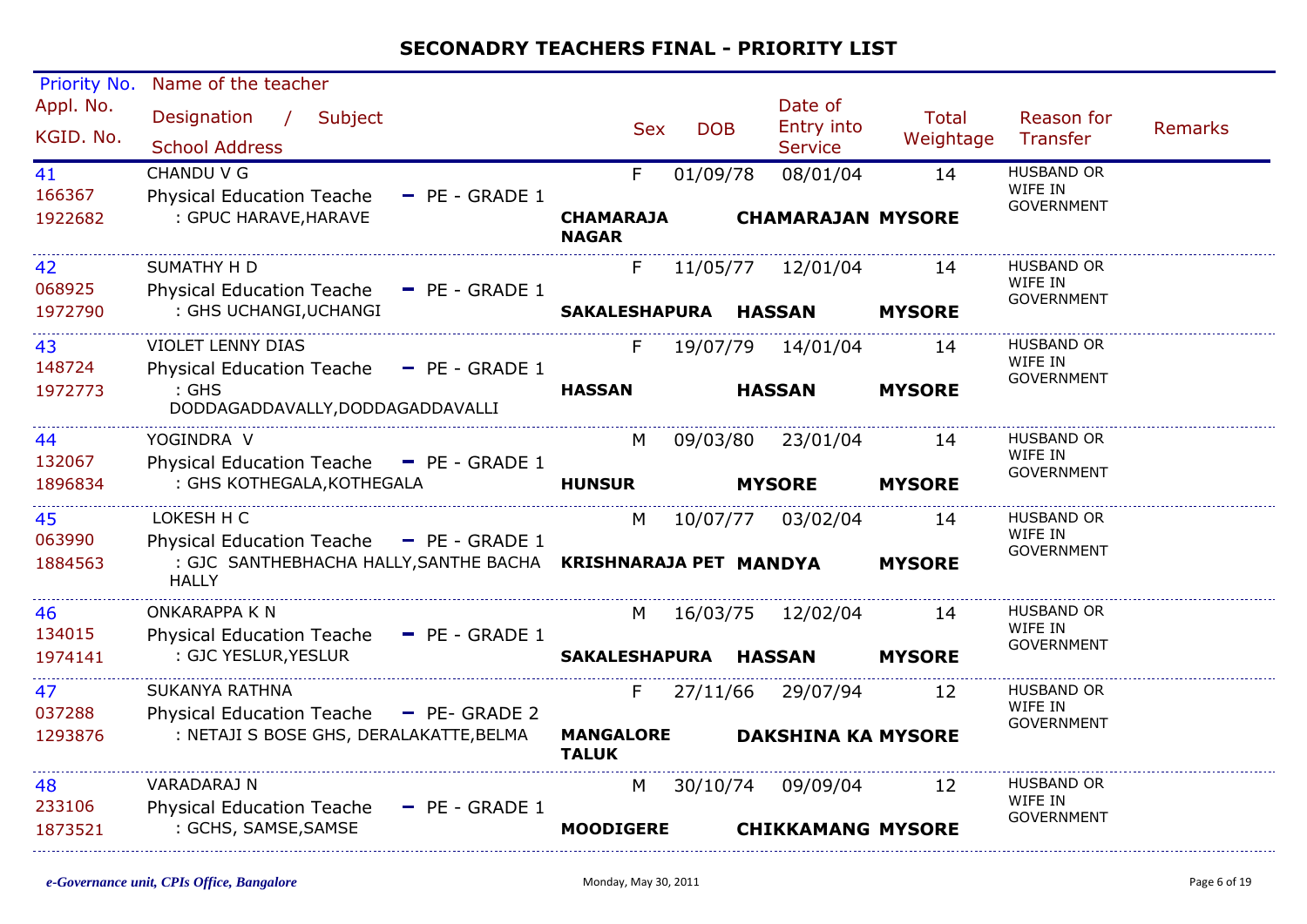| Priority No.           | Name of the teacher                                                                                       |                    |            |                                         |                           |                              |                |
|------------------------|-----------------------------------------------------------------------------------------------------------|--------------------|------------|-----------------------------------------|---------------------------|------------------------------|----------------|
| Appl. No.<br>KGID. No. | Designation / Subject<br><b>School Address</b>                                                            | <b>Sex</b>         | <b>DOB</b> | Date of<br>Entry into<br><b>Service</b> | <b>Total</b><br>Weightage | Reason for<br>Transfer       | <b>Remarks</b> |
| 49                     | MALLIKARJUNAPPA E                                                                                         | M                  | 01/06/64   | 25/08/94                                | 10                        | <b>HUSBAND OR</b>            |                |
| 194027                 | Physical Education Teache - PE - GRADE 1                                                                  |                    |            |                                         |                           | WIFE IN                      |                |
| 1082575                | : GJC K B HALL, KURUBARA BOODI HALU                                                                       | <b>CHIKMAGALUR</b> |            | <b>CHIKKAMANG MYSORE</b>                |                           | <b>GOVERNMENT</b>            |                |
|                        | PRASANNAKUMARA                                                                                            |                    |            |                                         |                           | <b>HUSBAND OR</b>            |                |
| 50<br>223868           |                                                                                                           |                    |            | M 10/12/72 09/01/06                     | 10                        | WIFE IN                      |                |
| 1993346                | Physical Education Teache - PE - GRADE 1<br>: GCHS MALLENAHALLI, MALLENA HALLY <b>MANDYA NORTH MANDYA</b> |                    |            |                                         | <b>MYSORE</b>             | <b>GOVERNMENT</b>            |                |
|                        |                                                                                                           |                    |            |                                         |                           |                              |                |
| 51                     | PRASANNA KUMAR B R                                                                                        | M                  |            | 20/07/75 19/01/06                       | 10                        | <b>HUSBAND OR</b>            |                |
| 243017                 | Physical Education Teache - PE - GRADE 1                                                                  |                    |            |                                         |                           | WIFE IN<br><b>GOVERNMENT</b> |                |
| 1974890                | : GHS HANUMIDI, HANUMIDI                                                                                  | <b>BELUR</b>       |            | <b>HASSAN</b>                           | <b>MYSORE</b>             |                              |                |
| 52                     | <b>JAYASHEELA</b>                                                                                         | F                  |            | 15/06/72 04/03/06                       | 10                        | <b>HUSBAND OR</b>            |                |
| 164722                 | Physical Education Teache - PE - GRADE 1                                                                  |                    |            |                                         |                           | WIFE IN                      |                |
| 1993731                | : GHS HUSKOOR, HUSKOOR                                                                                    | <b>MALAVALLY</b>   |            | <b>MANDYA</b>                           | <b>MYSORE</b>             | <b>GOVERNMENT</b>            |                |
|                        |                                                                                                           |                    |            |                                         |                           |                              |                |
| 53                     | <b>JANET PAIS</b>                                                                                         | F.                 |            | 31/08/70 01/08/94                       | 8                         | <b>HUSBAND OR</b>            |                |
| 043647                 | Physical Education Teache - PE - GRADE 1                                                                  |                    |            |                                         |                           | WIFE IN<br><b>GOVERNMENT</b> |                |
| 1382377                | : GPUC, BENJANA PADAV, AMMUNJE                                                                            | <b>BANTWAL</b>     |            | <b>DAKSHINA KA MYSORE</b>               |                           |                              |                |
| 54                     | MALLAMMA K S                                                                                              | F                  |            | 05/03/57 23/04/07                       | 8                         | HUSBAND OR                   |                |
| 207268                 | Physical Education Teache - PE- GRADE 2                                                                   |                    |            |                                         |                           | WIFE IN                      |                |
| 9084042                | : GJC, KALASA,KALASA                                                                                      | <b>MOODIGERE</b>   |            | <b>CHIKKAMANG MYSORE</b>                |                           | <b>GOVERNMENT</b>            |                |
|                        |                                                                                                           |                    |            |                                         |                           |                              |                |
| 55                     | M GUNAVATHI                                                                                               | F.                 |            | 02/02/77 11/01/04                       | <sup>7</sup>              | <b>HUSBAND OR</b><br>WIFE IN |                |
| 029948                 | Physical Education Teache - PE - GRADE 1                                                                  |                    |            |                                         |                           | <b>GOVERNMENT</b>            |                |
| 1974245                | : GJC ARASIKERE, ARASIKERE                                                                                | <b>ARASIKERE</b>   |            | <b>HASSAN</b>                           | <b>MYSORE</b>             |                              |                |
| 56                     | M ANGEL ROZARIO                                                                                           | M                  |            | 20/05/72 23/12/96                       | 6                         | HUSBAND OR                   |                |
| 208258                 | Physical Education Teache - PE - GRADE 1                                                                  |                    |            |                                         |                           | WIFE IN                      |                |
| 1842305                | : GHS NERALAKUPPE, NERALAKUPPE                                                                            | <b>HUNSUR</b>      |            | <b>MYSORE</b>                           | <b>MYSORE</b>             | <b>GOVERNMENT</b>            |                |
|                        |                                                                                                           |                    |            |                                         |                           | <b>HUSBAND OR</b>            |                |
| 57<br>176954           | TULASAMMA K G                                                                                             | F                  |            | 10/05/78 01/03/06                       | 5                         | WIFE IN                      |                |
|                        | Physical Education Teache - PE - GRADE 1<br>: DBGJPUC GUNDLUPET, GUNDLUPET                                |                    |            |                                         |                           | <b>GOVERNMENT</b>            |                |
| 1923702                |                                                                                                           | <b>GUNDULPET</b>   |            | <b>CHAMARAJAN MYSORE</b>                |                           |                              |                |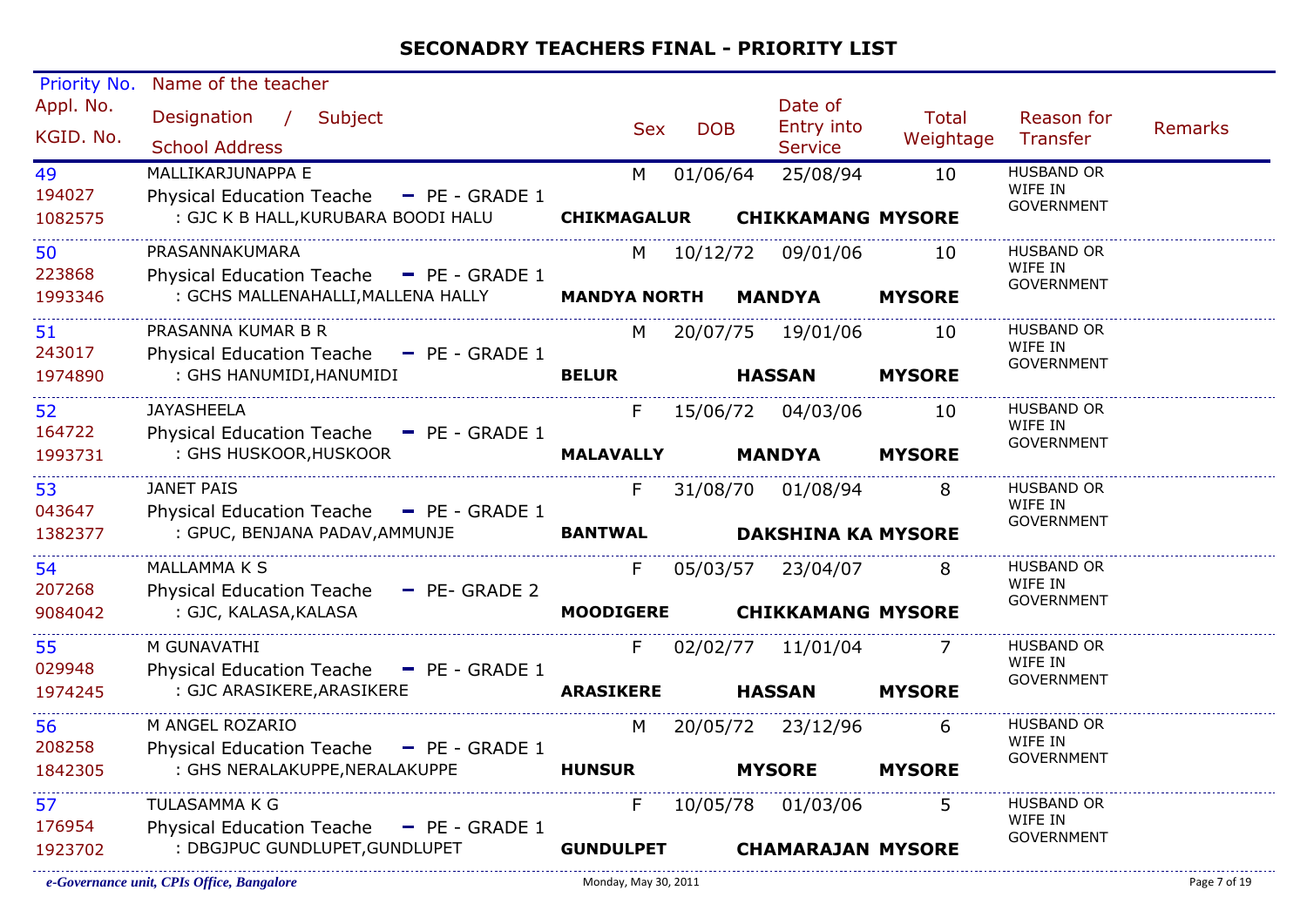| Priority No.            | Name of the teacher                                                                                                  |                     |            |                                               |                                 |                                                   |         |
|-------------------------|----------------------------------------------------------------------------------------------------------------------|---------------------|------------|-----------------------------------------------|---------------------------------|---------------------------------------------------|---------|
| Appl. No.<br>KGID. No.  | Designation / Subject<br><b>School Address</b>                                                                       | <b>Sex</b>          | <b>DOB</b> | Date of<br>Entry into<br><b>Service</b>       | <b>Total</b><br>Weightage       | Reason for<br>Transfer                            | Remarks |
| 58<br>208449<br>2059755 | P C MAHESHA<br>Physical Education Teache - PE- GRADE 2<br>: GIRLS GJC K R NAGAR, K R NAGAR-WARD-17 K.R.NAGARA        | M                   | 08/07/67   | 07/05/07<br><b>MYSORE</b>                     | $\overline{4}$<br><b>MYSORE</b> | <b>HUSBAND OR</b><br>WIFE IN<br><b>GOVERNMENT</b> |         |
|                         |                                                                                                                      |                     |            |                                               |                                 |                                                   |         |
| 59<br>124386<br>2293988 | SUJAYA KUMARI B D<br>Physical Education Teache - PE - GRADE 1<br>: GHS, NETTANIGE MUDNUR, NETTANIGE<br><b>MUDNUR</b> | F.<br><b>PUTTUR</b> | 07/03/77   | 01/07/08<br><b>DAKSHINA KA MYSORE</b>         | 4                               | <b>HUSBAND OR</b><br>WIFE IN<br><b>GOVERNMENT</b> |         |
| 60<br>052977            | RACHAPPA P<br>Physical Education Teache - PE - GRADE 1                                                               | M                   |            | 20/06/76 31/07/08                             | 4                               | <b>HUSBAND OR</b><br>WIFE IN                      |         |
| 2243371                 | : GHS SHAGYAM, SHAGYAM                                                                                               | <b>HANUR</b>        |            | <b>CHAMARAJAN MYSORE</b>                      |                                 | <b>GOVERNMENT</b>                                 |         |
| 61<br>226066            | <b>ANANTHA C K</b><br>Physical Education Teache - PE - GRADE 1                                                       | M                   | 20/08/75   | 04/08/08                                      | 4                               | <b>HUSBAND OR</b><br>WIFE IN<br><b>GOVERNMENT</b> |         |
| 2204906                 | : GHS HAMAPANAKUPPE, HAMAPANAKUPPE                                                                                   | <b>ALUR</b>         |            | <b>HASSAN</b>                                 | <b>MYSORE</b>                   |                                                   |         |
| 62<br>239710            | RAMESHA H K<br>Physical Education Teache - PE - GRADE 1                                                              | M                   |            | 01/05/70 06/08/08                             | 4                               | HUSBAND OR<br>WIFE IN<br><b>GOVERNMENT</b>        |         |
| 2097403                 | : GHS ABALAVADI, ABALAVADI                                                                                           | <b>MADDUR</b>       |            | <b>MANDYA</b>                                 | <b>MYSORE</b>                   |                                                   |         |
| 63<br>052277<br>2243175 | MAHADEVASWAMY S<br>Physical Education Teache - PE - GRADE 1<br>: GHS GOPINATHAM, GOPINATHAM BEAT                     | M<br><b>HANUR</b>   |            | 20/08/79 19/08/08<br><b>CHAMARAJAN MYSORE</b> | 4                               | <b>HUSBAND OR</b><br>WIFE IN<br><b>GOVERNMENT</b> |         |
| 64                      | VASANTHI M                                                                                                           | F.                  |            | 24/04/74 10/03/97                             | -26                             | OTHER CASES                                       |         |
| 091362<br>1432945       | Physical Education Teache - PE - GRADE 1<br>: GHS, BANGADY, INDABETTU                                                | <b>BELTHANGADY</b>  |            | <b>DAKSHINA KA MYSORE</b>                     |                                 | <b>WOMEN</b>                                      |         |
| 65<br>124379            | <b>JESINTHA LOBO</b><br>Physical Education Teache - PE - GRADE 1                                                     | F.                  |            | 26/02/66 13/11/97                             | 26                              | <b>OTHER CASES</b><br><b>WOMEN</b>                |         |
| 1410423                 | : GHS CHOTTANA HALLY, CHOTTANA HALLY                                                                                 | <b>MALAVALLY</b>    |            | <b>MANDYA</b>                                 | <b>MYSORE</b>                   |                                                   |         |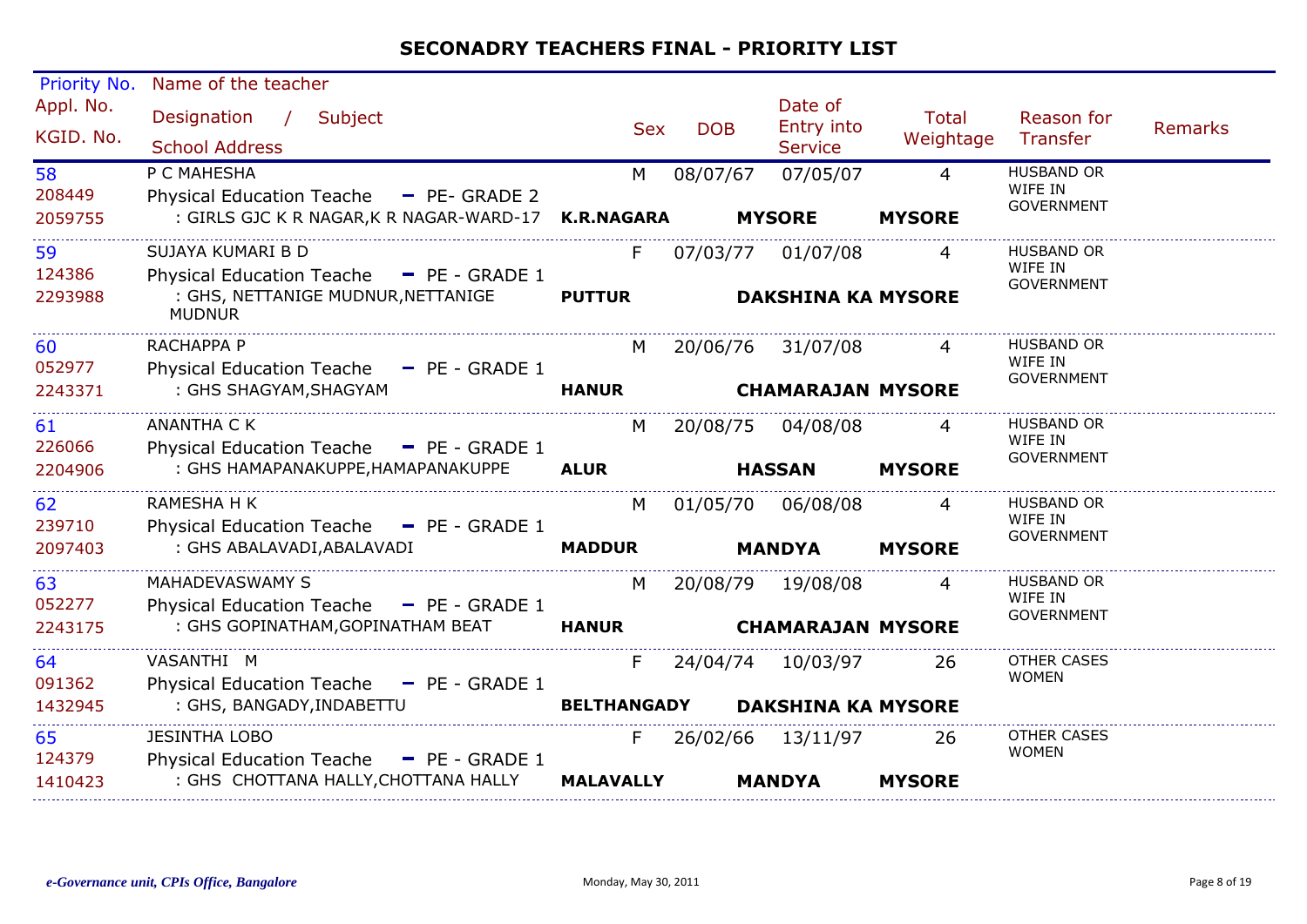| Priority No.           | Name of the teacher                                                    |                                   |            |                                         |                    |                                    |                |
|------------------------|------------------------------------------------------------------------|-----------------------------------|------------|-----------------------------------------|--------------------|------------------------------------|----------------|
| Appl. No.<br>KGID. No. | Designation /<br>Subject<br><b>School Address</b>                      | <b>Sex</b>                        | <b>DOB</b> | Date of<br>Entry into<br><b>Service</b> | Total<br>Weightage | Reason for<br>Transfer             | <b>Remarks</b> |
| 66<br>128804           | <b>BHAGYA</b><br>Physical Education Teache - PE - GRADE 1              | F.                                | 24/08/69   | 02/07/97                                | 24                 | <b>OTHER CASES</b><br><b>WOMEN</b> |                |
| 1625598                | : GHS SINGANALLUR, SINGANALLUR                                         | <b>KOLLEGAL</b>                   |            | <b>CHAMARAJAN MYSORE</b>                |                    |                                    |                |
| 67<br>244070           | <b>SUJAYA B</b><br>Physical Education Teache - PE - GRADE 1            | F.                                | 18/05/68   | 08/03/97                                | 21                 | OTHER CASES<br><b>WOMEN</b>        |                |
| 1432054                | : GHS, GURUVAINAKERE, KUVETTU                                          | <b>BELTHANGADY</b>                |            | <b>DAKSHINA KA MYSORE</b>               |                    |                                    |                |
| 68<br>045961           | I U ESHWARI<br>Physical Education Teache - PE - GRADE 1                | F.                                |            | 20/01/73 10/03/97                       | 19                 | <b>OTHER CASES</b><br><b>WOMEN</b> |                |
| 1339122                | : GOV HIGH SCHOOL MALDARE, MALDARE                                     | <b>VIRAJPET</b>                   |            | <b>KODAGU</b>                           | <b>MYSORE</b>      |                                    |                |
| 69<br>095149           | <b>GANGAMMA N N</b><br>Physical Education Teache - PE - GRADE 1        | F                                 |            | 03/07/68 29/11/03                       | 14                 | <b>OTHER CASES</b><br><b>WOMEN</b> |                |
| 1840005                | : GHS HARAVE, HARAVE                                                   | <b>HUNSUR</b>                     |            | <b>MYSORE</b>                           | <b>MYSORE</b>      |                                    |                |
| 70<br>235724           | <b>VINODA M</b><br>Physical Education Teache - PE - GRADE 1            | F                                 |            | 08/05/82 02/12/05                       | 10                 | <b>OTHER CASES</b><br><b>WOMEN</b> |                |
| 1940213                | : GHS, PANJIKAL, PANJIKAL                                              | <b>BANTWAL</b>                    |            | <b>DAKSHINA KA MYSORE</b>               |                    |                                    |                |
| 71<br>061147           | DIANA DSOUZA<br>Physical Education Teache - PE - GRADE 1               | F.                                |            | 20/02/82 10/01/06                       | 10                 | <b>OTHER CASES</b><br><b>WOMEN</b> |                |
| 1974901                | : GHS KATTEPURA, KATTEPURA                                             | ARAKALAGUDU                       |            | <b>HASSAN</b>                           | <b>MYSORE</b>      |                                    |                |
| 72<br>119728           | <b>AKSHATHA S</b><br>Physical Education Teache - PE - GRADE 1          | F                                 |            | 22/07/80 12/01/04                       |                    | <b>OTHER CASES</b><br><b>WOMEN</b> |                |
| 1812782                | : Govt TTI, TALUK UDUPI,                                               | <b>UDUPI</b>                      |            | <b>UDUPI</b>                            | <b>MYSORE</b>      |                                    |                |
| 73<br>076163           | <b>MARIA M FERNANDES</b><br>Physical Education Teache - PE - GRADE 1   | F.                                |            | 26/09/69 16/01/97                       | 6                  | <b>OTHER CASES</b><br><b>WOMEN</b> |                |
| 1410156                | : GHS HULLAHALLI, HULLAHALLI                                           | <b>NANJANAGUD</b>                 |            | <b>MYSORE</b>                           | <b>MYSORE</b>      |                                    |                |
| 74<br>176566           | NAGAJYOTHI B C<br><b>Physical Education Teache</b><br>$-$ PE - GRADE 1 | F.                                |            | 20/07/82 07/06/07                       | 6                  | <b>OTHER CASES</b><br><b>WOMEN</b> |                |
| 2202749                | : GHS GULASINDA, GULASINDA                                             | <b>CHANNARAYAPATN HASSAN</b><br>A |            |                                         | <b>MYSORE</b>      |                                    |                |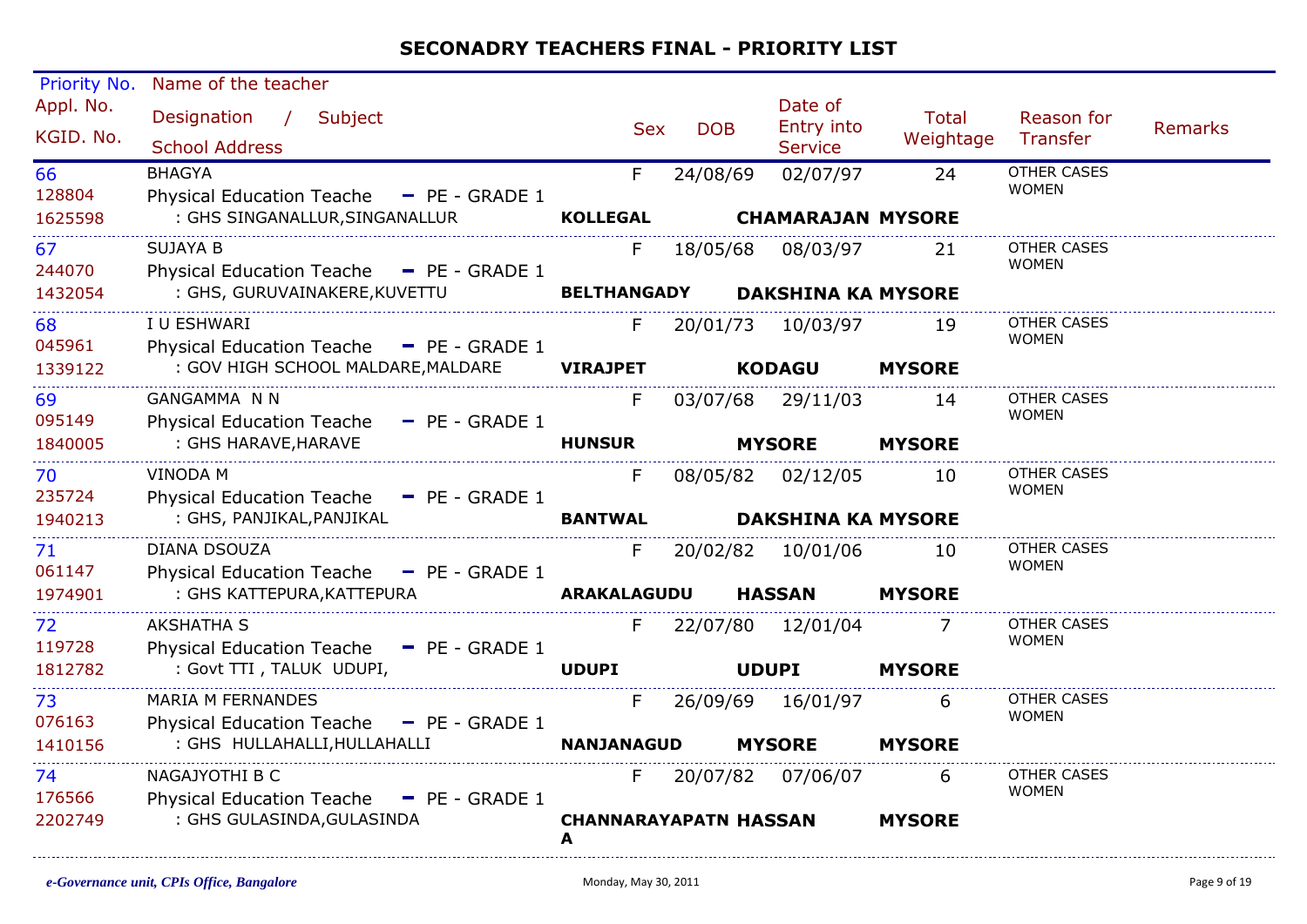| Priority No.           | Name of the teacher                                                                     |                               |            |                                         |                           |                               |                |
|------------------------|-----------------------------------------------------------------------------------------|-------------------------------|------------|-----------------------------------------|---------------------------|-------------------------------|----------------|
| Appl. No.<br>KGID. No. | Designation<br>$\frac{1}{2}$<br>Subject<br><b>School Address</b>                        | <b>Sex</b>                    | <b>DOB</b> | Date of<br>Entry into<br><b>Service</b> | <b>Total</b><br>Weightage | Reason for<br><b>Transfer</b> | <b>Remarks</b> |
| 75                     | K PARAMESWARAIAH                                                                        | M                             | 15/04/54   | 15/11/72                                | 45                        | OTHER CASES MEN               |                |
| 140328<br>333794       | <b>Physical Education Teache</b><br>$-$ PE - GRADE 1<br>: GJC HEMMARAGALA, HEMMARA GALA | <b>NANJANAGUD</b>             |            | <b>MYSORE</b>                           | <b>MYSORE</b>             |                               |                |
| 76                     | PRAKASH H S                                                                             | M                             | 04/02/58   | 11/02/87                                | 40                        | OTHER CASES MEN               |                |
| 060009<br>1071056      | <b>Physical Education Teache</b><br>$P = PE - GRADE 1$<br>: GHS NITTUR, NITTUR          | <b>MALAVALLY</b>              |            | <b>MANDYA</b>                           | <b>MYSORE</b>             |                               |                |
| 77                     | <b>B N VASANTHA KUMARA</b>                                                              | M                             | 08/12/65   | 28/12/92                                | 36                        | OTHER CASES MEN               |                |
| 065034<br>1976875      | Physical Education Teache - PE - GRADE 1<br>: GHS OBALAPURA, OBALAPURA                  | <b>CHANNARAYAPATN HASSAN</b>  |            |                                         | <b>MYSORE</b>             |                               |                |
|                        |                                                                                         | A                             |            |                                         |                           |                               |                |
| 78                     | RAVI H R                                                                                | M                             | 01/06/66   | 08/05/07                                | 34                        | OTHER CASES MEN               |                |
| 006744<br>2154027      | Physical Education Teache - PE- GRADE 2<br>: GJC THALAKADU, TALAKADU                    | <b>T.N.PURA</b>               |            | <b>MYSORE</b>                           | <b>MYSORE</b>             |                               |                |
| 79<br>238149           | PRAKASHA T N<br>Physical Education Teache - PE- GRADE 2                                 | M                             | 20/05/62   | 25/03/94                                | 32                        | OTHER CASES MEN               |                |
| 2090046                | : GJC DODDAMAGGE, DODDAMAGGE                                                            | <b>ARAKALAGUDU</b>            |            | <b>HASSAN</b>                           | <b>MYSORE</b>             |                               |                |
| 80<br>052128           | <b>BHARATHA K</b><br>Physical Education Teache - PE - GRADE 1                           | M                             | 01/04/66   | 06/10/94                                | 32                        | OTHER CASES MEN               |                |
| 1246431                | : GHS MATTANAVILE, MATTANAVILE                                                          | <b>CHANNARAYAPATN HASSAN</b>  |            |                                         | <b>MYSORE</b>             |                               |                |
| 81                     | PRASANNA KUMAR K P                                                                      | M                             | 17/02/61   | 20/01/95                                | 32                        | OTHER CASES MEN               |                |
| 004671                 | <b>Physical Education Teache</b><br>$\blacksquare$ PE - GRADE 1                         |                               |            |                                         |                           |                               |                |
| 1259661                | : GHS SINDHAGATTA, SINDHU GHATTA                                                        | <b>KRISHNARAJA PET MANDYA</b> |            |                                         | <b>MYSORE</b>             |                               |                |
| 82                     | SIDDARAJU S                                                                             | M                             |            | 20/06/69 22/09/94                       | 30                        | OTHER CASES MEN               |                |
| 017550<br>1504097      | Physical Education Teache - PE - GRADE 1<br>: GHS THOREHADLU, ADDAGADDE                 | <b>SRINGERI</b>               |            | <b>CHIKKAMANG MYSORE</b>                |                           |                               |                |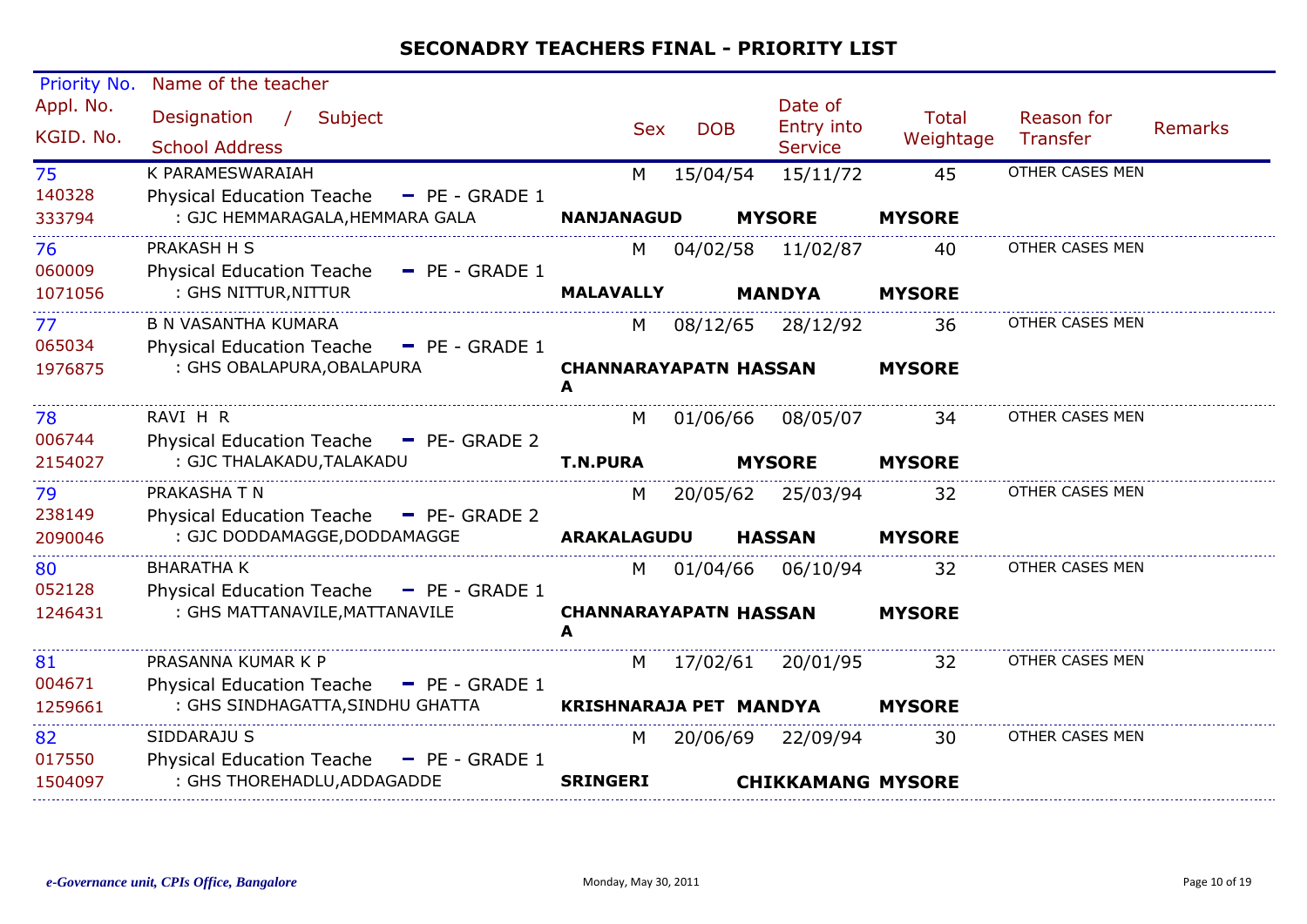| Priority No.            | Name of the teacher                                                                                           |                            |            |                                                |                           |                               |                |
|-------------------------|---------------------------------------------------------------------------------------------------------------|----------------------------|------------|------------------------------------------------|---------------------------|-------------------------------|----------------|
| Appl. No.<br>KGID. No.  | Designation<br>$\frac{1}{2}$<br>Subject<br><b>School Address</b>                                              | <b>Sex</b>                 | <b>DOB</b> | Date of<br>Entry into<br><b>Service</b>        | <b>Total</b><br>Weightage | Reason for<br><b>Transfer</b> | <b>Remarks</b> |
| 83<br>047451<br>2069906 | H M PRAKASH<br>Physical Education Teache - PE- GRADE 2<br>: GPUC, VAMADA PADAV, CHENNAITHODY                  | M<br><b>BANTWAL</b>        | 01/06/65   | 29/06/95<br><b>DAKSHINA KA MYSORE</b>          | 30                        | OTHER CASES MEN               |                |
| 84<br>088346<br>1995536 | MUDDALINGAIAH H B<br><b>Physical Education Teache</b><br>- PE- GRADE 2<br>: GHS NAGUVANAHALLY, NAGUVINA HALLY | M<br>SRIRANGA PATNA MANDYA | 18/07/61   | 24/07/95                                       | 30<br><b>MYSORE</b>       | OTHER CASES MEN               |                |
| 85<br>103410<br>1941774 | <b>SRIKANTE GOWDA</b><br>Physical Education Teache - PE- GRADE 2<br>: GPUC, KANYANA, KANYANA                  | M<br><b>BANTWAL</b>        |            | 20/05/62 22/02/96<br><b>DAKSHINA KA MYSORE</b> | 30                        | OTHER CASES MEN               |                |
| 86<br>118856<br>1077552 | SHIVASHANKAR K M<br>Physical Education Teache - PE - GRADE 1<br>: GGHS BAGESHAPURA, BAGESHPURA                | M<br><b>ARASIKERE</b>      | 01/04/64   | 26/09/84<br><b>HASSAN</b>                      | 28<br><b>MYSORE</b>       | OTHER CASES MEN               |                |
| 87<br>238886<br>1433025 | <b>RITHESH KUMAR</b><br><b>Physical Education Teache</b><br>$-$ PE - GRADE 1<br>: GHS SOODA, SOODA            | M<br><b>KARKALA</b>        | 28/10/69   | 08/03/97<br><b>UDUPI</b>                       | 28<br><b>MYSORE</b>       | OTHER CASES MEN               |                |
| 88<br>123729<br>1356289 | C M SHIVAIAH<br>Physical Education Teache - PE - GRADE 1<br>: GHS KALKUNIKE, KALKUNIKE                        | M<br><b>HUNSUR</b>         |            | 12/09/62 13/02/84<br><b>MYSORE</b>             | 26<br><b>MYSORE</b>       | OTHER CASES MEN               |                |
| 89<br>029047<br>1441893 | NAGARAJA K A<br><b>Physical Education Teache</b><br>$-$ PE - GRADE 1<br>: GHS HULIKAL, HULIKAL                | M<br><b>ARAKALAGUDU</b>    | 19/05/65   | 08/03/97<br><b>HASSAN</b>                      | 26<br><b>MYSORE</b>       | OTHER CASES MEN               |                |
| 90<br>017010<br>1409645 | PRABHUSWAMY C<br><b>Physical Education Teache</b><br>$-$ PE - GRADE 1<br>: GJC HALAGUR, HALAGUR               | M<br><b>MALAVALLY</b>      | 03/06/68   | 09/06/97<br><b>MANDYA</b>                      | 26<br><b>MYSORE</b>       | OTHER CASES MEN               |                |
| 91<br>030472<br>1432951 | JAYANANDA POOJARY R<br><b>Physical Education Teache</b><br>$-$ PE - GRADE 1<br>: GHS KOODABETU MALA, MALA     | M<br><b>KARKALA</b>        | 01/06/66   | 10/06/97<br><b>UDUPI</b>                       | 26<br><b>MYSORE</b>       | OTHER CASES MEN               |                |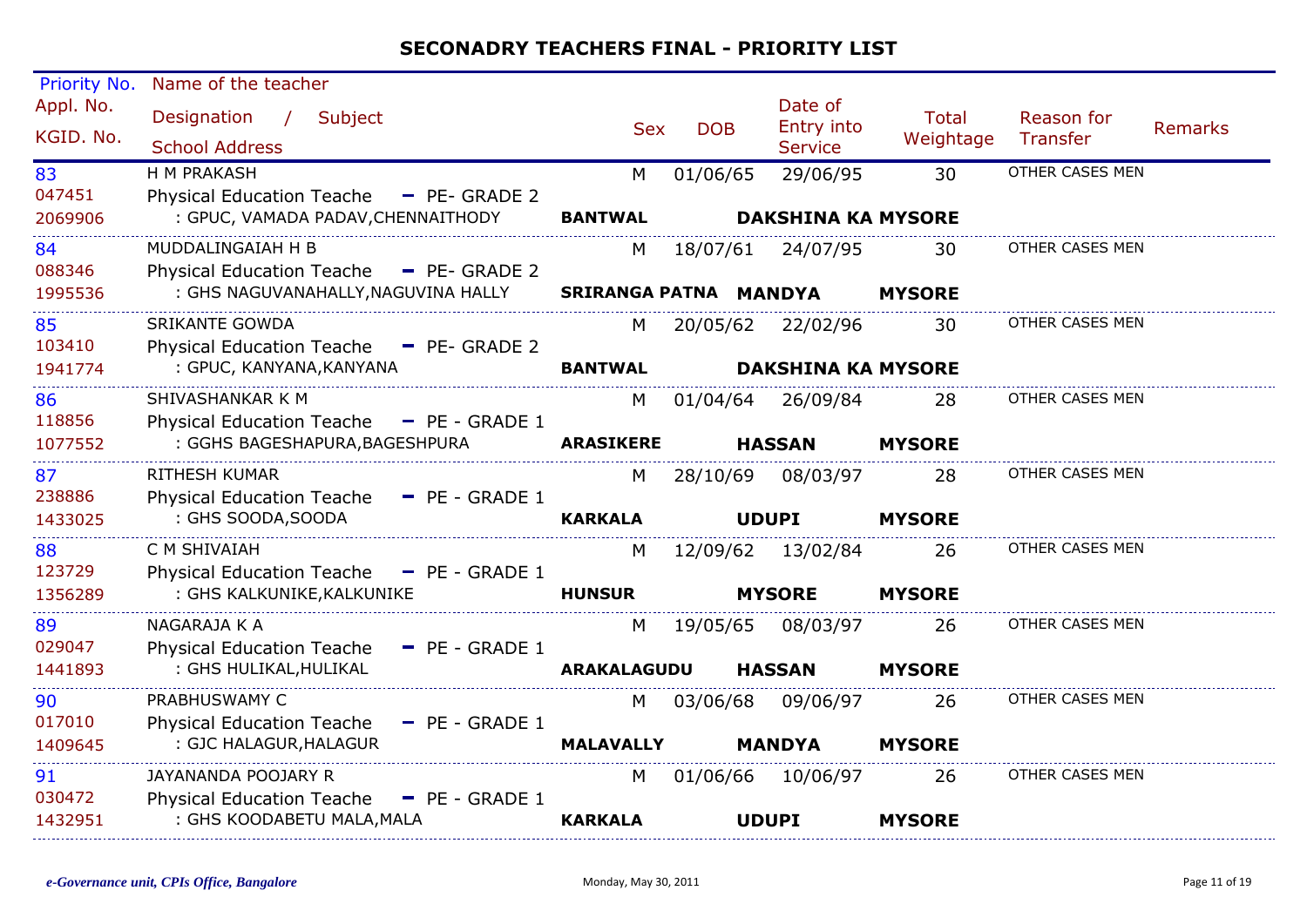| Priority No.            | Name of the teacher                                                                                 |                                  |            |                                         |                           |                        |                |
|-------------------------|-----------------------------------------------------------------------------------------------------|----------------------------------|------------|-----------------------------------------|---------------------------|------------------------|----------------|
| Appl. No.<br>KGID. No.  | Designation<br>$\frac{1}{2}$<br>Subject<br><b>School Address</b>                                    | <b>Sex</b>                       | <b>DOB</b> | Date of<br>Entry into<br><b>Service</b> | <b>Total</b><br>Weightage | Reason for<br>Transfer | <b>Remarks</b> |
| 92<br>124301<br>1432503 | EKNATH HANUMANT GOUDA<br><b>Physical Education Teache</b><br>$-$ PE - GRADE 1<br>: GPUC, NADA, NADA | M<br><b>BELTHANGADY</b>          | 17/10/58   | 12/06/97<br><b>DAKSHINA KA MYSORE</b>   | 26                        | OTHER CASES MEN        |                |
|                         |                                                                                                     |                                  |            |                                         |                           |                        |                |
| 93<br>059275            | K MARISWAMY<br>Physical Education Teache - PE - GRADE 1                                             | М                                | 21/04/66   | 16/06/97                                | 26                        | OTHER CASES MEN        |                |
| 1409173                 | : GJC CHIKKANKANAHALLY, CHIKKA ANKANA<br><b>HALLY</b>                                               | <b>MADDUR</b>                    |            | <b>MANDYA</b>                           | <b>MYSORE</b>             |                        |                |
| 94<br>089997            | M MALLAIAH<br>Physical Education Teache - PE - GRADE 1                                              | M                                |            | 18/07/64 28/10/97                       | 26                        | OTHER CASES MEN        |                |
| 1409695                 | : GHS KYATHAGATTA, KYATHA GHATTA                                                                    | <b>MADDUR</b>                    |            | <b>MANDYA</b>                           | <b>MYSORE</b>             |                        |                |
| 95<br>062365            | ANANDA H N<br>Physical Education Teache - PE - GRADE 1                                              | M                                |            | 02/10/67 15/12/97                       | 26                        | OTHER CASES MEN        |                |
| 1410122                 | : GHS M.SHETTAHALLY, M. SHETTY HALLY                                                                | SRIRANGA PATNA MANDYA            |            |                                         | <b>MYSORE</b>             |                        |                |
| 96<br>234614            | THANDAVESWARA R N<br>Physical Education Teache - PE - GRADE 1                                       | M                                | 18/02/60   | 19/12/97                                | 26                        | OTHER CASES MEN        |                |
| 1442443                 | : GHS BASAVAGHATTA, BASAVAGHATTA                                                                    | <b>HASSAN</b>                    |            | <b>HASSAN</b>                           | <b>MYSORE</b>             |                        |                |
| 97<br>059594            | <b>SHIVANNA P</b><br>Physical Education Teache - PE - GRADE 1                                       | M                                |            | 24/08/64 24/12/97                       | 26                        | OTHER CASES MEN        |                |
| 1448386                 | : GHS ANKAPURA, ANKAPURA                                                                            | <b>HASSAN</b>                    |            | <b>HASSAN</b>                           | <b>MYSORE</b>             |                        |                |
| 98<br>135221            | P G RUDRAPPA<br><b>Physical Education Teache</b><br>$-$ PE - GRADE 1                                | M                                |            | 06/03/57 09/01/87                       | 24                        | OTHER CASES MEN        |                |
| 980015                  | : GHS THAMMADAHALLI, THAMADA HALLI                                                                  | <b>CHAMARAJA</b><br><b>NAGAR</b> |            | <b>CHAMARAJAN MYSORE</b>                |                           |                        |                |
| 99                      | JAYARAMA                                                                                            | M                                | 22/07/73   | 21/08/98                                | 24                        | OTHER CASES MEN        |                |
| 061261<br>1634611       | Physical Education Teache $-$ PE - GRADE 1<br>: GHS DODDA HEJJURU, DODDA HEJJURU                    | <b>HUNSUR</b>                    |            | <b>MYSORE</b>                           | <b>MYSORE</b>             |                        |                |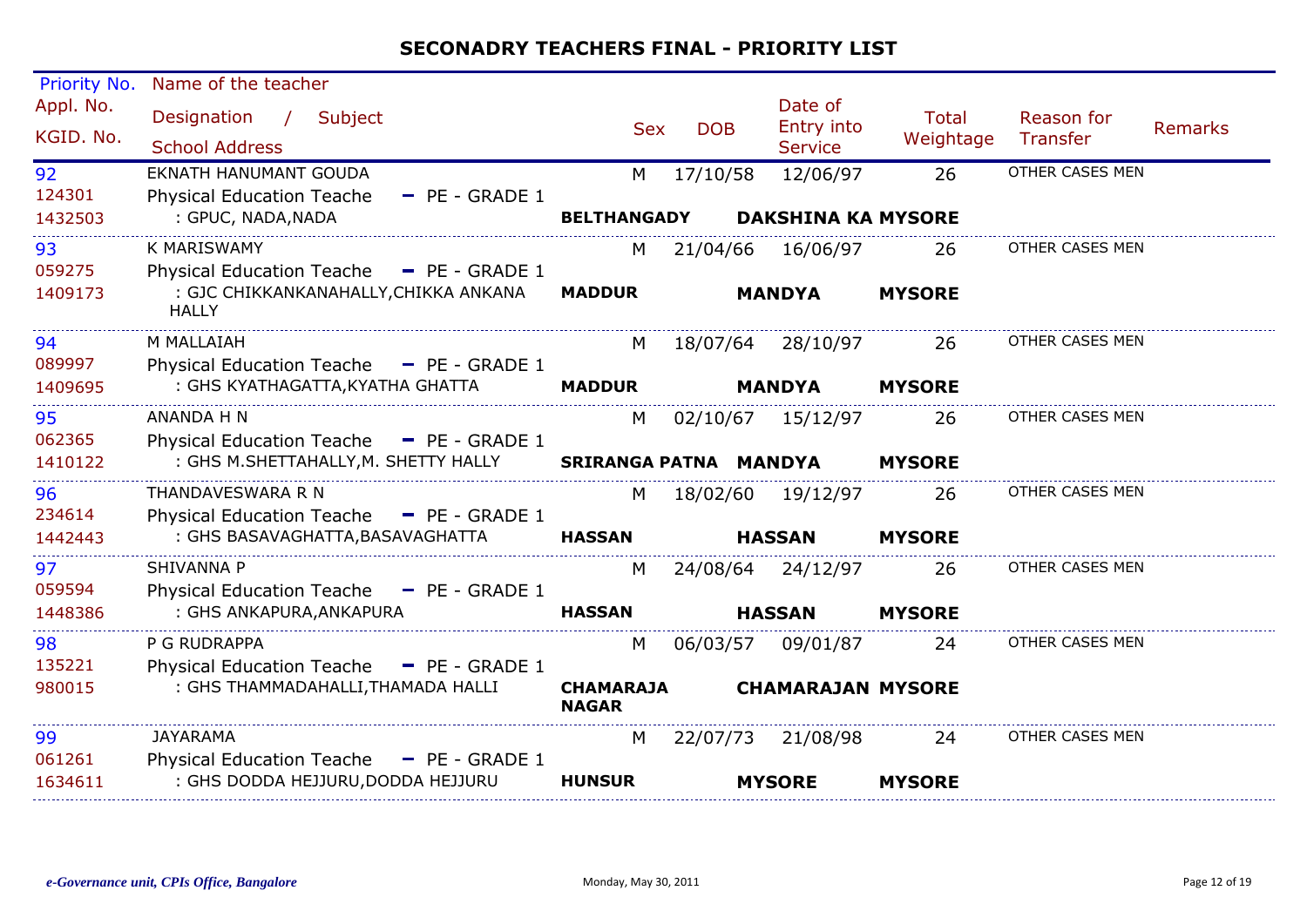| Priority No.             | Name of the teacher                                                                                    |                       |            |                                         |                           |                        |                |
|--------------------------|--------------------------------------------------------------------------------------------------------|-----------------------|------------|-----------------------------------------|---------------------------|------------------------|----------------|
| Appl. No.<br>KGID. No.   | Designation<br>$\overline{1}$<br>Subject<br><b>School Address</b>                                      | <b>Sex</b>            | <b>DOB</b> | Date of<br>Entry into<br><b>Service</b> | <b>Total</b><br>Weightage | Reason for<br>Transfer | <b>Remarks</b> |
| 100<br>228906<br>1386609 | JAYADEVAPPA K V<br><b>Physical Education Teache</b><br>$-$ PE - GRADE 1<br>: GJC, MUDIGERE, WARD NO-10 | M<br><b>MOODIGERE</b> | 17/11/66   | 27/09/94<br><b>CHIKKAMANG MYSORE</b>    | 23                        | OTHER CASES MEN        |                |
| 101<br>055581            | KOOSAPPA U<br>Physical Education Teache - PE - GRADE 1                                                 | M                     |            | 29/07/54 15/09/94                       | 22                        | OTHER CASES MEN        |                |
| 1339111                  | : GHS, KAKKINJE, CHARMADY                                                                              | <b>BELTHANGADY</b>    |            | <b>DAKSHINA KA MYSORE</b>               |                           |                        |                |
| 102<br>235193            | <b>SHEKAR</b><br>Physical Education Teache - PE - GRADE 1                                              | M                     |            | 22/05/74 03/06/99                       | 22                        | OTHER CASES MEN        |                |
| 1841630                  | : GHS MUSUVENA KOPPALU, MUSUVENA<br><b>KOPPALU</b>                                                     | <b>T.N.PURA</b>       |            | <b>MYSORE</b>                           | <b>MYSORE</b>             |                        |                |
| 103<br>177529            | SHAMBAIAH R<br>Physical Education Teache - PE - GRADE 1                                                | M                     | 01/08/71   | 08/06/99                                | 22                        | OTHER CASES MEN        |                |
| 1693928                  | : RDS HS BELLUR, BELLUR (RURAL)                                                                        | <b>NAGAMANGALA</b>    |            | <b>MANDYA</b>                           | <b>MYSORE</b>             |                        |                |
| 104<br>182396            | <b>SWAMY PRAKASH D S</b><br>Physical Education Teache - PE - GRADE 1                                   | M                     | 28/02/61   | 19/02/82                                | 20                        | OTHER CASES MEN        |                |
| 681107                   | : GHS MULLURU, MULLUR                                                                                  | <b>H.D.KOTE</b>       |            | <b>MYSORE</b>                           | <b>MYSORE</b>             |                        |                |
| 105<br>123835            | K M BALACHANDRA<br><b>Physical Education Teache</b><br>$P = PE - GRADE 1$                              | М                     | 03/07/75   | 01/06/99                                | 16.5                      | OTHER CASES MEN        |                |
| 1920594                  | : GHS CHIKKATHIPPUR, CHIKKATHUPPUR                                                                     | <b>GUNDULPET</b>      |            | <b>CHAMARAJAN MYSORE</b>                |                           |                        |                |
| 106<br>111534            | M MAHADEVASWAMY<br><b>Physical Education Teache</b><br>$-$ PE - GRADE 1                                | М                     | 14/02/69   | 05/01/04                                | 14                        | OTHER CASES MEN        |                |
| 1896293                  | : GHS KALLUR<br>NAGANAHALLI, KALLURNAGANAHALLI                                                         | <b>MYSORE RURAL</b>   |            | <b>MYSORE</b>                           | <b>MYSORE</b>             |                        |                |
| 107                      | <b>BASAVANNA</b>                                                                                       | M                     | 03/03/72   | 08/01/04                                | 14                        | OTHER CASES MEN        |                |
| 242198<br>1896694        | Physical Education Teache - PE - GRADE 1<br>: GHS KAPPASOGE, KAPPUSOGE                                 | <b>NANJANAGUD</b>     |            | <b>MYSORE</b>                           | <b>MYSORE</b>             |                        |                |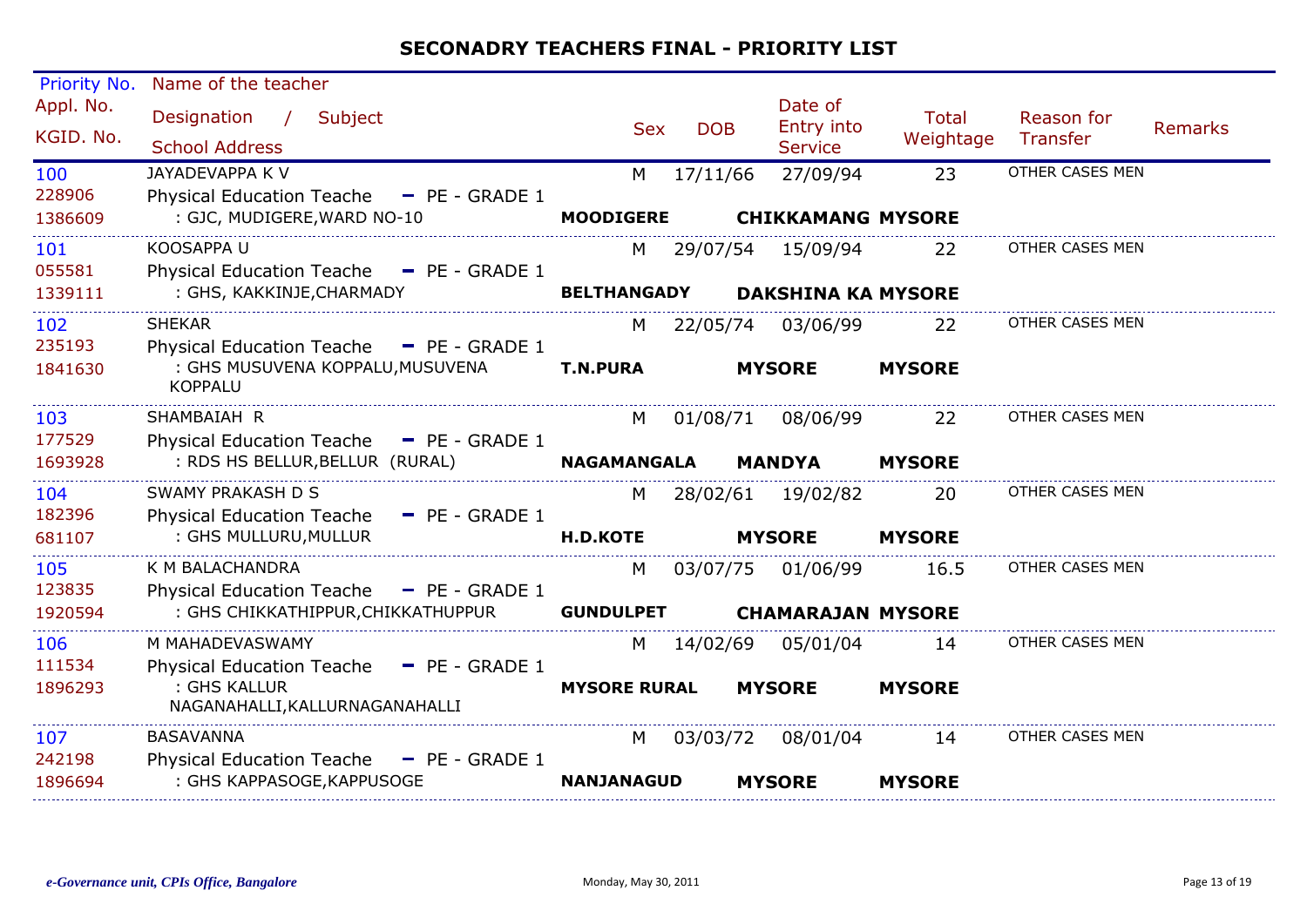| Priority No.           | Name of the teacher                                                              |                       |            |                                         |                           |                        |                |
|------------------------|----------------------------------------------------------------------------------|-----------------------|------------|-----------------------------------------|---------------------------|------------------------|----------------|
| Appl. No.<br>KGID. No. | Designation /<br>Subject<br><b>School Address</b>                                | <b>Sex</b>            | <b>DOB</b> | Date of<br>Entry into<br><b>Service</b> | <b>Total</b><br>Weightage | Reason for<br>Transfer | <b>Remarks</b> |
| 108<br>192292          | VARADARAJA<br>Physical Education Teache - PE - GRADE 1                           | M                     | 20/05/82   | 12/01/04                                | 14                        | OTHER CASES MEN        |                |
| 1715625                | : GOV HIGH SCHOOL THITHIMATHI, NOKYA                                             | <b>VIRAJPET</b>       |            | <b>KODAGU</b>                           | <b>MYSORE</b>             |                        |                |
| 109<br>050680          | RAMASANJEEVAIAH K S<br>Physical Education Teache - PE - GRADE 1                  | M                     | 01/06/73   | 22/01/04                                | 14                        | OTHER CASES MEN        |                |
| 1884666                | : GJC BINDIGANAVILE, BINDIGA NAVILE                                              | <b>NAGAMANGALA</b>    |            | <b>MANDYA</b>                           | <b>MYSORE</b>             |                        |                |
| 110<br>178606          | <b>KANTHRAJ S</b><br>Physical Education Teache - PE - GRADE 1                    | M                     |            | 28/04/78 22/01/04                       | 14                        | OTHER CASES MEN        |                |
| 1884455                | : GHS MADARAHALLY, MADARA HALLY                                                  | <b>MADDUR</b>         |            | <b>MANDYA</b>                           | <b>MYSORE</b>             |                        |                |
| 111<br>107429          | BHOGANANJAIAH H J<br>Physical Education Teache - PE - GRADE 1                    | M                     |            | 13/10/79 04/02/04                       | 14                        | OTHER CASES MEN        |                |
| 1896373                | : GHS M.C.THALALU, M.C.THALALU                                                   | <b>H.D.KOTE</b>       |            | <b>MYSORE</b>                           | <b>MYSORE</b>             |                        |                |
| 112<br>044009          | <b>MAHESHA P</b><br>Physical Education Teache - PE - GRADE 1                     | M                     |            | 15/07/79 06/02/04                       | 14                        | OTHER CASES MEN        |                |
| 1896943                | : GJC RAVANDURU, RAVANDUR                                                        | <b>PERIYA PATNA</b>   |            | <b>MYSORE</b>                           | <b>MYSORE</b>             |                        |                |
| 113<br>088738          | MANJUNATHA<br>Physical Education Teache - PE - GRADE 1                           | M <sub>N</sub>        |            | 10/05/81 09/02/04                       | 14                        | OTHER CASES MEN        |                |
| 1992919                | : GJC BOGADI, BOGADI                                                             | <b>NAGAMANGALA</b>    |            | <b>MANDYA</b>                           | <b>MYSORE</b>             |                        |                |
| 114<br>131192          | <b>SRINIVASA B</b><br>Physical Education Teache - PE - GRADE 1                   | M                     |            | 11/06/78 13/02/04                       | 14                        | OTHER CASES MEN        |                |
| 1884754                | : GHS HERAGANAHALLI, YARAGANA HALLY                                              | <b>NAGAMANGALA</b>    |            | <b>MANDYA</b>                           | <b>MYSORE</b>             |                        |                |
| 115<br>052843          | <b>GIRISH KUMAR M K</b>                                                          | M                     |            | 31/12/81 20/02/04                       | 14                        | OTHER CASES MEN        |                |
| 1898330                | Physical Education Teache - PE - GRADE 1<br>: GHS BETTADA THUNGA, BETTADA THUNGA | <b>PERIYA PATNA</b>   |            | <b>MYSORE</b>                           | <b>MYSORE</b>             |                        |                |
| 116<br>223548          | RAVINDRA PRAKASHA K C<br>Physical Education Teache - PE - GRADE 1                |                       |            | M 14/06/73 23/02/04                     | 14                        | OTHER CASES MEN        |                |
| 1973174                | : GHS NAGARANAHALLI, NAGARANAHALLI                                               | HOLENARASIPURA HASSAN |            |                                         | <b>MYSORE</b>             |                        |                |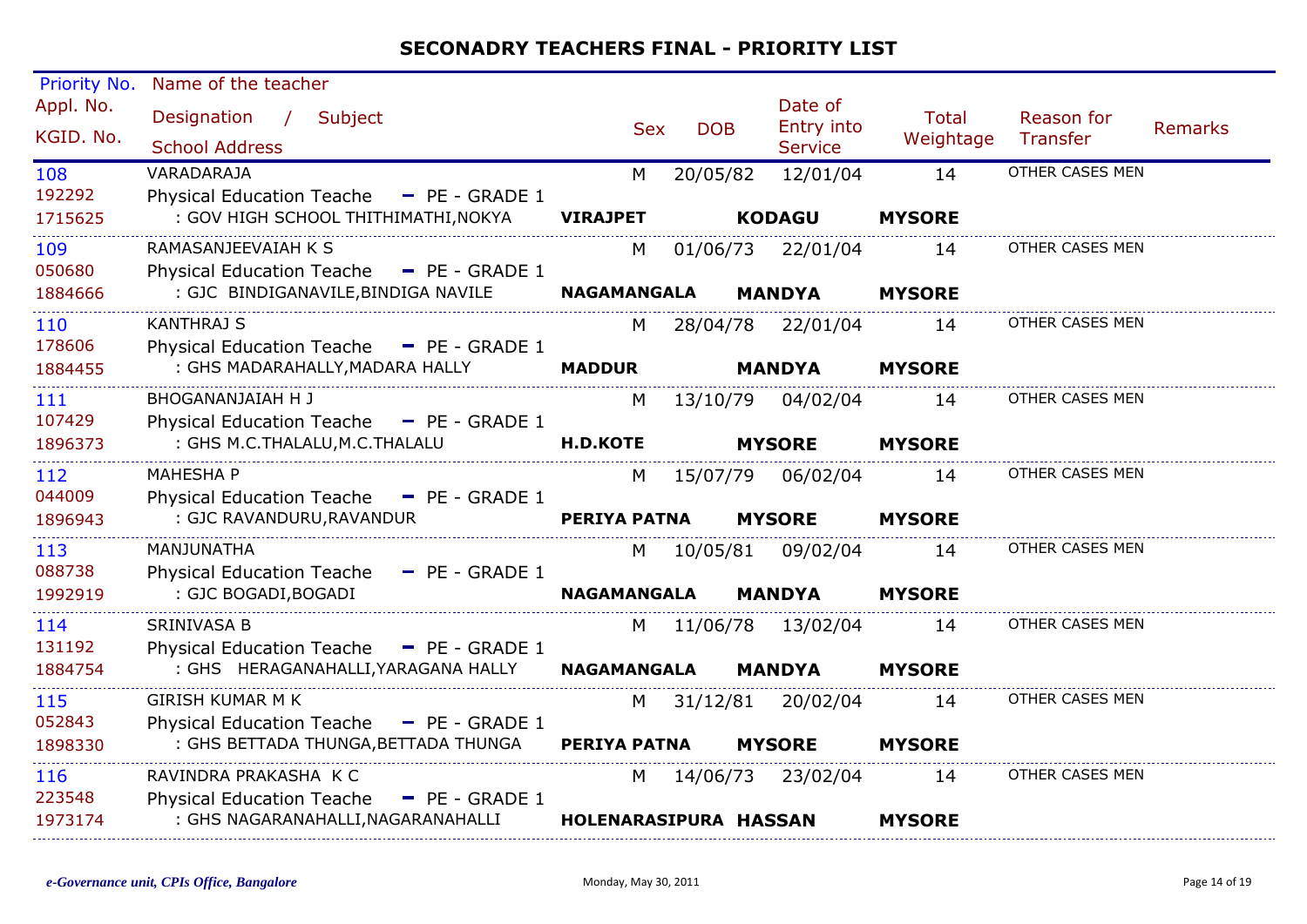| Priority No.           | Name of the teacher                                                                   |                    |            |  |                                         |                           |                        |                |
|------------------------|---------------------------------------------------------------------------------------|--------------------|------------|--|-----------------------------------------|---------------------------|------------------------|----------------|
| Appl. No.<br>KGID. No. | Designation<br>$\frac{1}{2}$<br>Subject<br><b>School Address</b>                      | <b>Sex</b>         | <b>DOB</b> |  | Date of<br>Entry into<br><b>Service</b> | <b>Total</b><br>Weightage | Reason for<br>Transfer | <b>Remarks</b> |
| 117                    | PRASAD R K                                                                            | M                  | 07/04/75   |  | 01/03/04                                | 14                        | OTHER CASES MEN        |                |
| 148226<br>1873105      | <b>Physical Education Teache</b><br>$-$ PE - GRADE 1<br>: GHS, GADIGESHWARA, ADUVALLI | <b>URA</b>         |            |  | NARASIMHARAJAP CHIKKAMANG MYSORE        |                           |                        |                |
| 118                    | <b>BASAVARAJU S</b>                                                                   | M                  |            |  | 28/05/69  25/08/97                      | 13                        | OTHER CASES MEN        |                |
| 131406                 | Physical Education Teache - PE - GRADE 1                                              |                    |            |  |                                         |                           |                        |                |
| 1409484                | : GJC PANDAVAPURA, PANDAVAPURA- WARD-<br>10                                           | <b>PANDAVAPURA</b> |            |  | <b>MANDYA</b>                           | <b>MYSORE</b>             |                        |                |
| 119                    | <b>ISUBU A</b>                                                                        | M                  |            |  | 20/06/66 02/11/04                       | 12                        | OTHER CASES MEN        |                |
| 239868                 | Physical Education Teache - PE - GRADE 1                                              |                    |            |  |                                         |                           |                        |                |
| 1939600                | : GHS, BULLERI MOGRU, MOGRU                                                           | <b>BELTHANGADY</b> |            |  | <b>DAKSHINA KA MYSORE</b>               |                           |                        |                |
| 120                    | <b>MALLESHA</b>                                                                       | M                  | 02/04/78   |  | 16/11/04                                | 12                        | OTHER CASES MEN        |                |
| 051782                 | <b>Physical Education Teache</b><br>$-$ PE - GRADE 1                                  |                    |            |  |                                         |                           |                        |                |
| 1897861                | : GJC MUGUR, MUGUR                                                                    | <b>T.N.PURA</b>    |            |  | <b>MYSORE</b>                           | <b>MYSORE</b>             |                        |                |
| 121                    | SHIVAKUMAR N                                                                          | M                  |            |  | 11/07/75 14/02/04                       | 10.5                      | OTHER CASES MEN        |                |
| 185485                 | Physical Education Teache - PE - GRADE 1                                              |                    |            |  |                                         |                           |                        |                |
| 1938947                | : GHS, ALETTY, ALETTY                                                                 | <b>SULLIA</b>      |            |  | <b>DAKSHINA KA MYSORE</b>               |                           |                        |                |
| 122                    | <b>MARTHAND S DHULBA</b>                                                              | M                  | 01/06/64   |  | 26/11/88                                | 10                        | OTHER CASES MEN        |                |
| 228202                 | Physical Education Teache - PE - GRADE 1                                              |                    |            |  |                                         |                           |                        |                |
| 902442                 | : GHS CHEEKANAHALLY, CHEEKANAHALLY                                                    | <b>BELUR</b>       |            |  | <b>HASSAN</b>                           | <b>MYSORE</b>             |                        |                |
| 123                    | G S SATHYANARAYANA                                                                    | M                  |            |  | 21/07/67 21/08/92                       | 10                        | OTHER CASES MEN        |                |
| 038889                 | Physical Education Teache - PE - GRADE 1                                              |                    |            |  |                                         |                           |                        |                |
| 1079075                | : G.H.S. THALIHALLA, THALIHALLA                                                       | <b>CHIKMAGALUR</b> |            |  | <b>CHIKKAMANG MYSORE</b>                |                           |                        |                |
| 124                    | PALAKSHA H R                                                                          | M                  | 30/03/80   |  | 29/11/05                                | 10                        | OTHER CASES MEN        |                |
| 226918                 | Physical Education Teache - PE - GRADE 1                                              |                    |            |  |                                         |                           |                        |                |
| 1939047                | : GHS POOMAGAME, POOMAGAME                                                            | <b>HASSAN</b>      |            |  | <b>HASSAN</b>                           | <b>MYSORE</b>             |                        |                |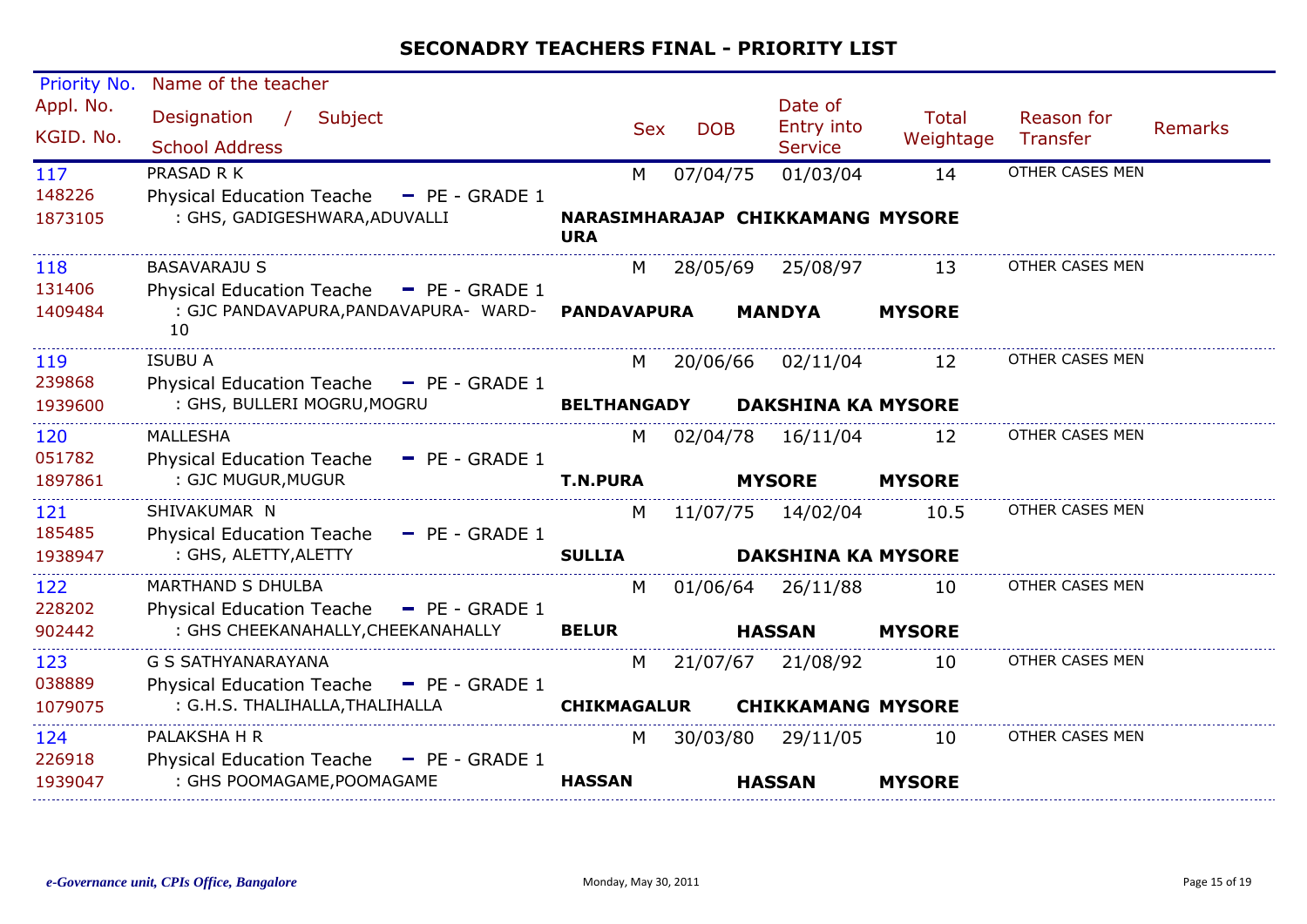| Priority No.           | Name of the teacher                                    |                                  |            |                               |                                         |                           |                        |                |
|------------------------|--------------------------------------------------------|----------------------------------|------------|-------------------------------|-----------------------------------------|---------------------------|------------------------|----------------|
| Appl. No.<br>KGID. No. | Designation /<br>Subject<br><b>School Address</b>      |                                  | <b>Sex</b> | <b>DOB</b>                    | Date of<br>Entry into<br><b>Service</b> | <b>Total</b><br>Weightage | Reason for<br>Transfer | <b>Remarks</b> |
| 125                    | NAGARAJU K R                                           |                                  | M          | 19/01/81                      | 05/12/05                                | 10                        | OTHER CASES MEN        |                |
| 056592                 | <b>Physical Education Teache</b><br>$-$ PE - GRADE 1   |                                  |            |                               |                                         |                           |                        |                |
| 1993345                | : GHS SARANGI, SARANGI                                 |                                  |            | <b>KRISHNARAJA PET MANDYA</b> |                                         | <b>MYSORE</b>             |                        |                |
| 126                    | <b>ARUN KUMAR</b>                                      |                                  | M          | 17/01/74 26/12/05             |                                         | 10                        | OTHER CASES MEN        |                |
| 177283                 | Physical Education Teache - PE - GRADE 1               |                                  |            |                               |                                         |                           |                        |                |
| 1993276                | : GHS BILLENHALLY, BILLENA HALLY                       |                                  |            | <b>KRISHNARAJA PET MANDYA</b> |                                         | <b>MYSORE</b>             |                        |                |
| 127                    | SHIVAKUMAR R                                           |                                  | M          | 16/02/78 29/12/05             |                                         | 10                        | OTHER CASES MEN        |                |
| 065799                 | <b>Physical Education Teache</b><br>$-$ PE - GRADE 1   |                                  |            |                               |                                         |                           |                        |                |
| 1923828                | : HS ELLEMALA, ELLEMALA                                | <b>HANUR</b>                     |            |                               | <b>CHAMARAJAN MYSORE</b>                |                           |                        |                |
| 128                    | DANY EARAPPA C U                                       |                                  | M          | 05/08/80                      | 13/01/06                                | 10                        | OTHER CASES MEN        |                |
| 125074                 | Physical Education Teache - PE - GRADE 1               |                                  |            |                               |                                         |                           |                        |                |
| 1715937                | : GOV HIGH SCHOOL T.SHETTIGERI,T.<br><b>SHETTIGERI</b> | <b>VIRAJPET</b>                  |            |                               | <b>KODAGU</b>                           | <b>MYSORE</b>             |                        |                |
| 129                    | SUNDARESHA D B                                         |                                  | M          | 10/09/72                      | 19/01/06                                | 10                        | OTHER CASES MEN        |                |
| 060600                 | Physical Education Teache - PE - GRADE 1               |                                  |            |                               |                                         |                           |                        |                |
| 1923629                | : GHS GULIPURA, GULIPURA                               | <b>CHAMARAJA</b><br><b>NAGAR</b> |            |                               | <b>CHAMARAJAN MYSORE</b>                |                           |                        |                |
| 130                    | <b>RAMESHA HN</b>                                      |                                  | M          | 10/05/81                      | 10/03/06                                | 10                        | OTHER CASES MEN        |                |
| 051129                 | <b>Physical Education Teache</b><br>$-$ PE - GRADE 1   |                                  |            |                               |                                         |                           |                        |                |
| 1716051                | : GOVT HIGH SCHOOL<br>KIRAGANDUR, KIRAGANDUR           | <b>SOMAVARPET</b>                |            |                               | <b>KODAGU</b>                           | <b>MYSORE</b>             |                        |                |
| 131                    | K BHYREGOWDA                                           |                                  | M          | 11/12/71                      | 05/05/06                                | 10                        | OTHER CASES MEN        |                |
| 247229                 | <b>Physical Education Teache</b><br>$-$ PE - GRADE 1   |                                  |            |                               |                                         |                           |                        |                |
| 1408952                | : GHS CHIKKARASINAKERE, CHKKA<br>ARASINAKERE           | <b>MADDUR</b>                    |            |                               | <b>MANDYA</b>                           | <b>MYSORE</b>             |                        |                |
| 132                    | CHIKKEGOWDA H                                          |                                  | M          | 23/07/60 01/08/94             |                                         | 8                         | OTHER CASES MEN        |                |
| 087739                 | Physical Education Teache - PE- GRADE 2                |                                  |            |                               |                                         |                           |                        |                |
| 1976093                | : GJC NUGGEHALLY, NUGGEHALLY                           | A                                |            | <b>CHANNARAYAPATN HASSAN</b>  |                                         | <b>MYSORE</b>             |                        |                |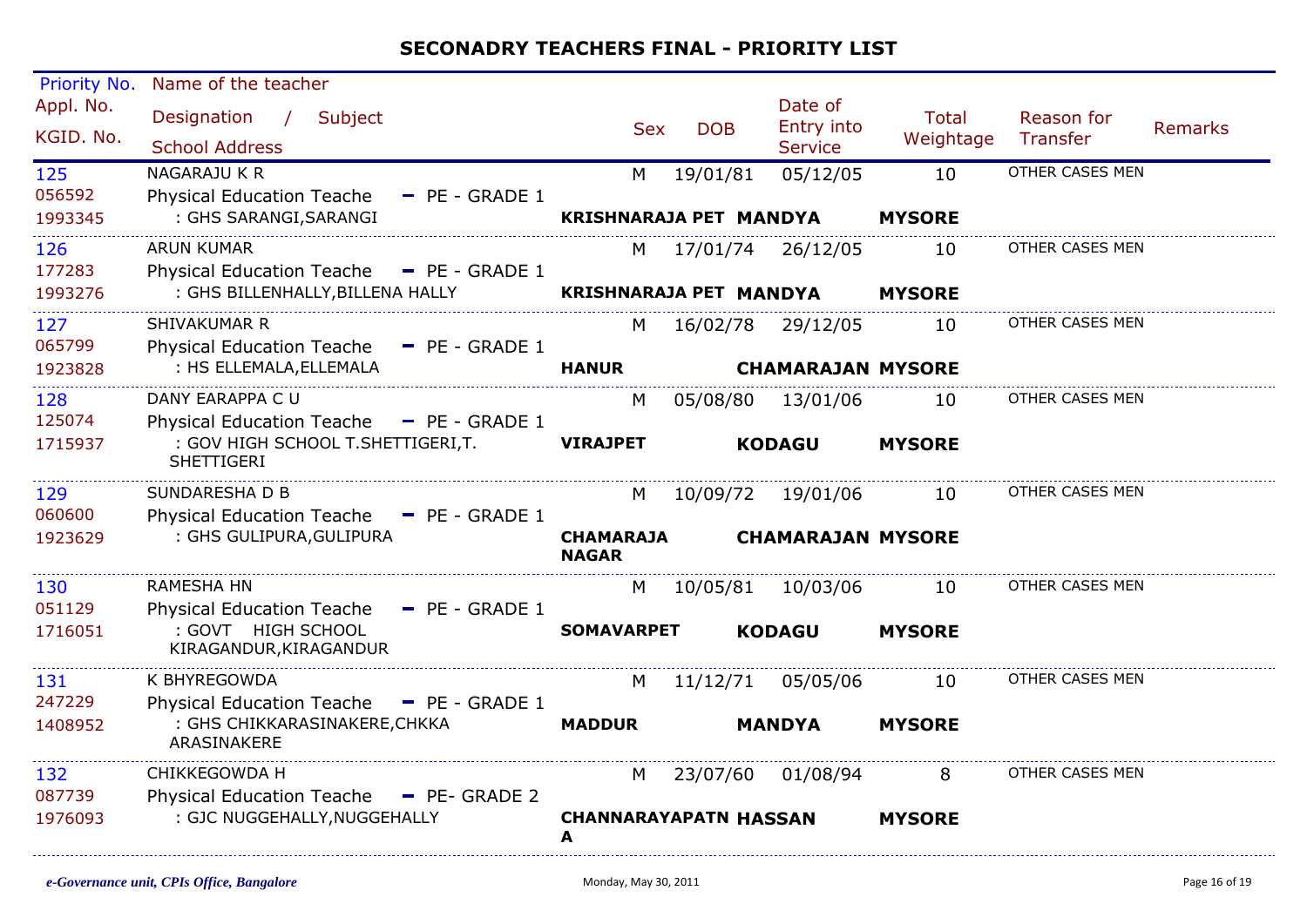| Priority No.             | Name of the teacher                                                                                                 |                                        |            |                                                |                           |                               |         |
|--------------------------|---------------------------------------------------------------------------------------------------------------------|----------------------------------------|------------|------------------------------------------------|---------------------------|-------------------------------|---------|
| Appl. No.<br>KGID. No.   | Designation<br>Subject<br>$\sqrt{2}$<br><b>School Address</b>                                                       | <b>Sex</b>                             | <b>DOB</b> | Date of<br><b>Entry into</b><br><b>Service</b> | <b>Total</b><br>Weightage | Reason for<br><b>Transfer</b> | Remarks |
| 133<br>200916<br>2091952 | <b>VINAYABABU N</b><br><b>Physical Education Teache</b><br>$-$ PE - GRADE 1<br>: GJC YELECHAGAHALLY, YELECHAGAHALLY | M<br>HOLENARASIPURA HASSAN             | 16/04/75   | 10/01/06                                       | 8<br><b>MYSORE</b>        | OTHER CASES MEN               |         |
| 134<br>237965<br>1923926 | KARUNAKARA MANIYANI<br>Physical Education Teache - PE - GRADE 1<br>: GPUC SANTHEMARAHALLI, SANTHE<br>MARAHALLI      | M<br><b>CHAMARAJA</b><br><b>NAGAR</b>  | 06/09/80   | 30/06/06<br><b>CHAMARAJAN MYSORE</b>           | 8                         | OTHER CASES MEN               |         |
| 135<br>227937<br>1975898 | M P JAGADEESH<br>Physical Education Teache - PE- GRADE 2<br>: GHS BELAGODU, BELAGODU                                | M<br><b>SAKALESHAPURA</b>              | 01/06/63   | 21/04/07<br><b>HASSAN</b>                      | 8<br><b>MYSORE</b>        | OTHER CASES MEN               |         |
| 136<br>142923<br>2088522 | <b>DHANESHA</b><br><b>Physical Education Teache</b><br>$-$ PE- GRADE 2<br>: GHS DIDAGA, DIDAGA                      | M<br><b>CHANNARAYAPATN HASSAN</b><br>A | 20/06/64   | 21/04/07                                       | 8<br><b>MYSORE</b>        | OTHER CASES MEN               |         |
| 137<br>248052<br>801479  | <b>NAGARAJU K</b><br><b>Physical Education Teache</b><br>$-$ PE- GRADE 2<br>: GJC BELLALE, BELLALE                  | M<br><b>PANDAVAPURA</b>                | 20/07/59   | 23/04/07<br><b>MANDYA</b>                      | 8<br><b>MYSORE</b>        | OTHER CASES MEN               |         |
| 138<br>246184<br>166472  | <b>KRISHNAMURTHY A S</b><br><b>Physical Education Teache</b><br>$-$ PE- GRADE 2<br>: GJC SAKREPATNA, SAKREPATNA     | M<br><b>BIRURU</b>                     | 03/03/60   | 24/04/07<br><b>CHIKKAMANG MYSORE</b>           | 8                         | OTHER CASES MEN               |         |
| 139<br>240798<br>1976013 | <b>B K DEVARAJEGOWDA</b><br><b>Physical Education Teache</b><br>$=$ PE - GRADE 1<br>: GHS NIDUVANI, NIDUVANI        | M<br>HOLENARASIPURA HASSAN             | 10/08/63   | 28/04/07                                       | 8<br><b>MYSORE</b>        | OTHER CASES MEN               |         |
| 140<br>132841<br>1940342 | <b>CHINNAPPA K</b><br>Physical Education Teache - PE - GRADE 1<br>: GHS, SHAMBHOOR, SHAMBOOR                        | M<br><b>BANTWAL</b>                    |            | 25/07/74 30/11/05<br><b>DAKSHINA KA MYSORE</b> | 7.5                       | OTHER CASES MEN               |         |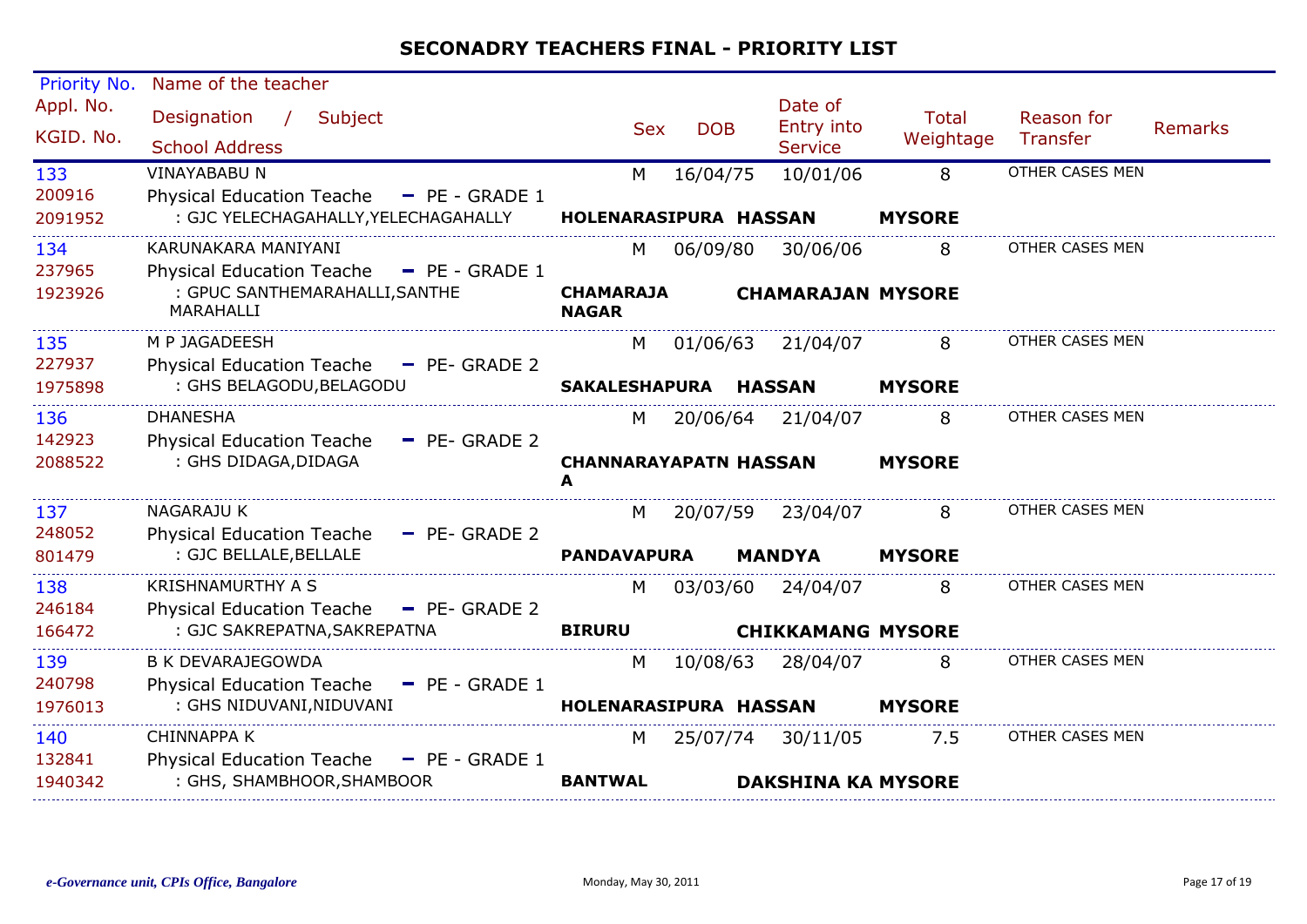| Priority No.             | Name of the teacher                                                                      |                       |            |                                         |                           |                               |                |
|--------------------------|------------------------------------------------------------------------------------------|-----------------------|------------|-----------------------------------------|---------------------------|-------------------------------|----------------|
| Appl. No.<br>KGID. No.   | Designation<br>Subject<br>$\sqrt{2}$<br><b>School Address</b>                            | <b>Sex</b>            | <b>DOB</b> | Date of<br>Entry into<br><b>Service</b> | <b>Total</b><br>Weightage | Reason for<br><b>Transfer</b> | <b>Remarks</b> |
| 141<br>183914<br>1940341 | SHEKHARA N<br>Physical Education Teache - PE - GRADE 1<br>: GHS, NANDAVARA, SAJIPAMUNNUR | M<br><b>BANTWAL</b>   | 05/05/73   | 20/01/06<br><b>DAKSHINA KA MYSORE</b>   | 7.5                       | OTHER CASES MEN               |                |
| 142<br>067198            | <b>SAJAN K M</b><br>Physical Education Teache - PE - GRADE 1                             | M                     | 26/01/62   | 16/01/04                                | 7                         | <b>OTHER CASES MEN</b>        |                |
| 1897230                  | : GJC BOYS NANJANGUD TOWN, NANJANAGUD<br>WARD-22                                         | <b>NANJANAGUD</b>     |            | <b>MYSORE</b>                           | <b>MYSORE</b>             |                               |                |
| 143<br>015485            | HE BASAVARAJU<br>Physical Education Teache - PE - GRADE 1<br>: GOV HIGH SCHOOL           | M<br><b>VIRAJPET</b>  |            | 01/06/67 27/12/96<br><b>KODAGU</b>      | 6<br><b>MYSORE</b>        | OTHER CASES MEN               |                |
| 1338844                  | KONDANGERI, HALUGUNDA                                                                    |                       |            |                                         |                           |                               |                |
| 144<br>090057            | <b>NAGARAJU C</b><br>Physical Education Teache - PE - GRADE 1                            | M                     | 01/08/66   | 26/08/97                                | 6                         | OTHER CASES MEN               |                |
| 1693815                  | : GHS ALISANDRA, ALISANDRA                                                               | <b>NAGAMANGALA</b>    |            | <b>MANDYA</b>                           | <b>MYSORE</b>             |                               |                |
| 145<br>230066            | <b>JAYARAMA</b><br>Physical Education Teache - PE - GRADE 1                              | M                     | 22/07/73   | 21/08/98                                | 6                         | OTHER CASES MEN               |                |
| 1634611                  | : GHS DODDA HEJJURU, DODDA HEJJURU                                                       | <b>HUNSUR</b>         |            | <b>MYSORE</b>                           | <b>MYSORE</b>             |                               |                |
| 146<br>014802            | BASAVARAJAPPA K M<br>Physical Education Teache - PE- GRADE 2                             | M                     | 01/06/61   | 16/05/07                                | 6                         | OTHER CASES MEN               |                |
| 1720007                  | : G H S GONIMARUR, GONIMARUR                                                             | <b>SOMAVARPET</b>     |            | <b>KODAGU</b>                           | <b>MYSORE</b>             |                               |                |
| 147<br>227641            | <b>RAMESHA H S</b><br>Physical Education Teache - PE- GRADE 2                            | M                     | 27/04/67   | 04/06/07                                | 6                         | OTHER CASES MEN               |                |
| 2061425                  | : GHS ANTHARA SANTE, ANTHARASANTHE                                                       | <b>H.D.KOTE</b>       |            | <b>MYSORE</b>                           | <b>MYSORE</b>             |                               |                |
| 148<br>211480<br>1875317 | Y N PARAMESH<br>Physical Education Teache - PE- GRADE 2<br>: GJC, MUDIGERE, WARD NO-10   | M<br><b>MOODIGERE</b> | 07/07/65   | 23/04/07<br><b>CHIKKAMANG MYSORE</b>    | 4                         | OTHER CASES MEN               |                |